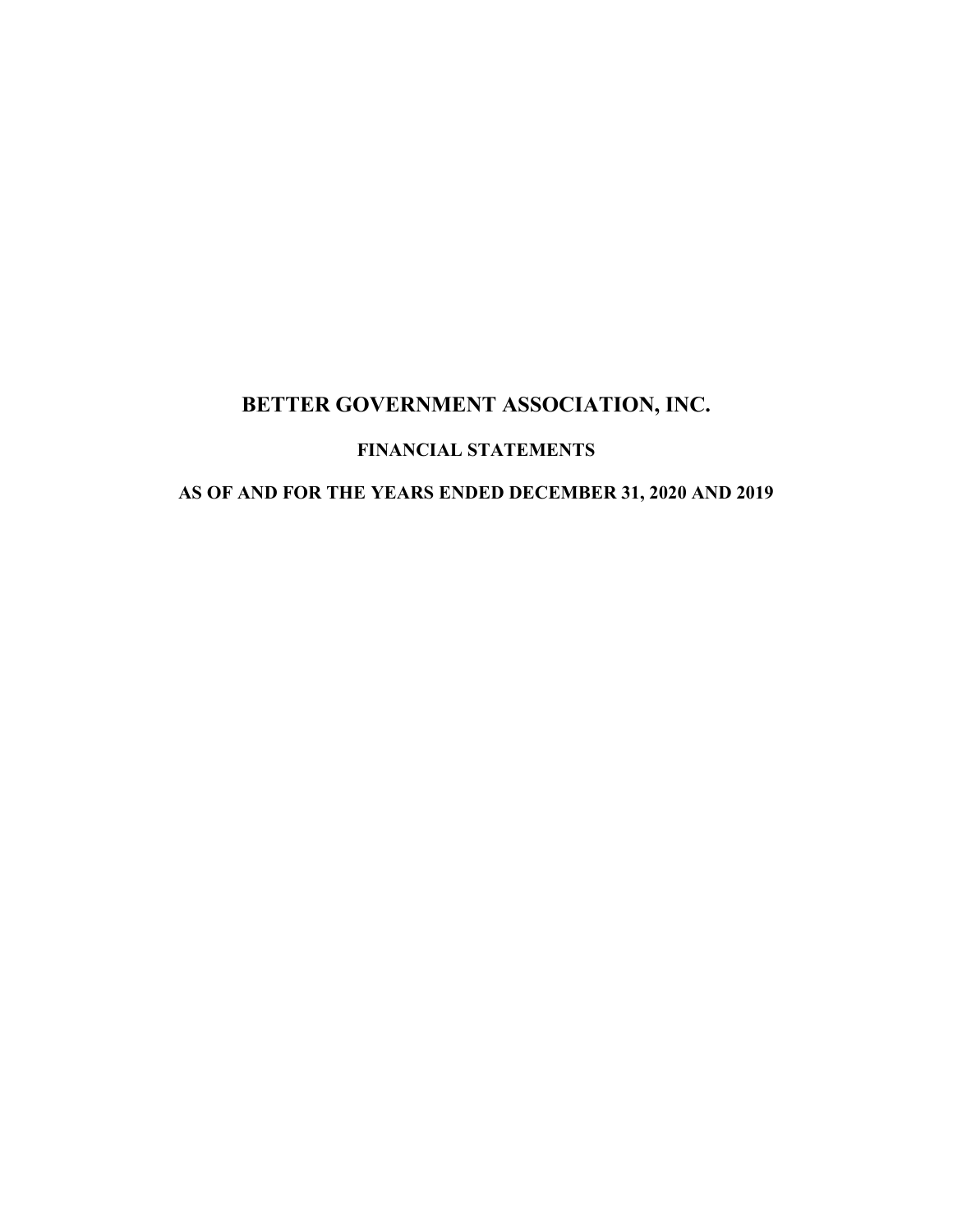# **CONTENTS**

## **Financial Statements**

|--|--|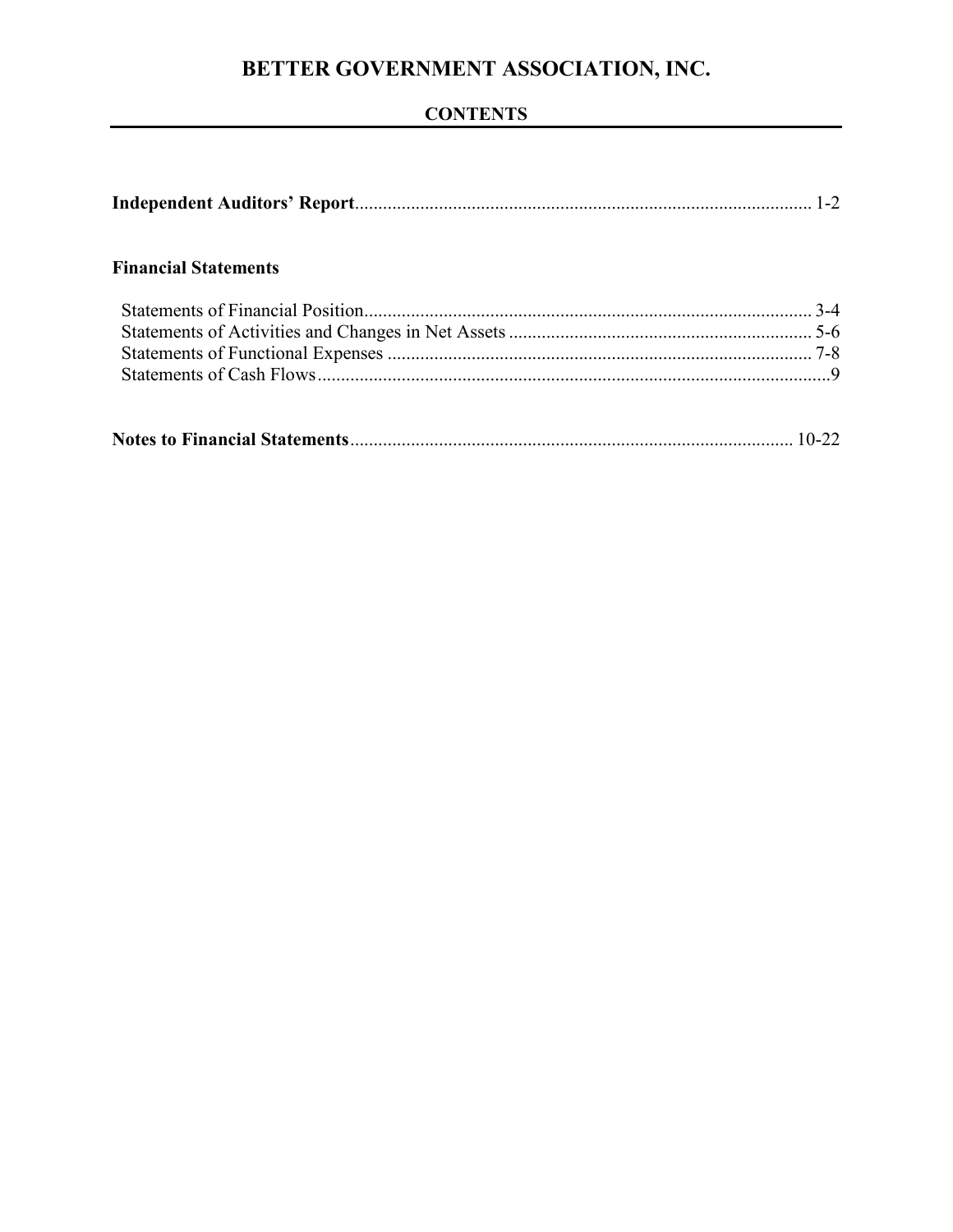

## **INDEPENDENT AUDITORS' REPORT**

To the Board of Directors of **Better Government Association, Inc.**

#### *Report on the Financial Statements*

We have audited the accompanying financial statements of Better Government Association, Inc. (a nonprofit organization), which comprise the statements of financial position as of December 31, 2020 and 2019, and the related statements of activities and changes in net assets, functional expenses and cash flows for the years then ended, and the related notes to the financial statements.

### *Management's Responsibility for the Financial Statements*

Management is responsible for the preparation and fair presentation of these financial statements in accordance with accounting principles generally accepted in the United States of America; this includes the design, implementation, and maintenance of internal control relevant to the preparation and fair presentation of financial statements that are free from material misstatement, whether due to fraud or error.

#### *Auditors' Responsibility*

Our responsibility is to express an opinion on these financial statements based on our audits. We conducted our audits in accordance with auditing standards generally accepted in the United States of America. Those standards require that we plan and perform the audits to obtain reasonable assurance about whether the financial statements are free from material misstatement.

An audit involves performing procedures to obtain audit evidence about the amounts and disclosures in the financial statements. The procedures selected depend on the auditors' judgment, including the assessment of the risks of material misstatement of the financial statements, whether due to fraud or error. In making those risk assessments, the auditor considers internal control relevant to the entity's preparation and fair presentation of the financial statements in order to design audit procedures that are appropriate in the circumstances, but not for the purpose of expressing an opinion on the effectiveness of the entity's internal control. Accordingly, we express no such opinion. An audit also includes evaluating the appropriateness of accounting policies used and the reasonableness of significant accounting estimates made by management, as well as evaluating the overall presentation of the financial statements.

We believe that the audit evidence we have obtained is sufficient and appropriate to provide a basis for our audit opinion.

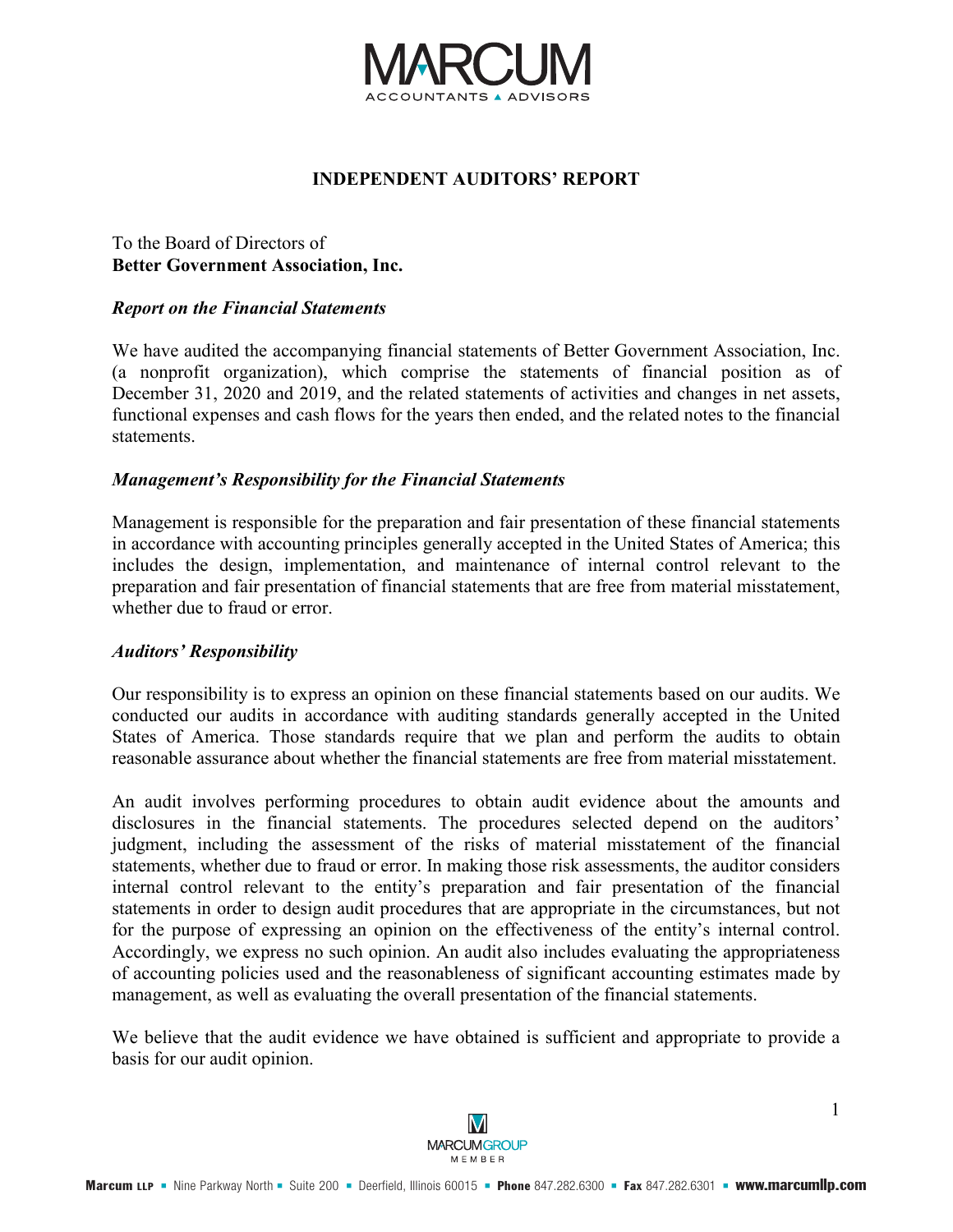*Opinion*

In our opinion, the financial statements referred to above present fairly, in all material respects, the financial position of Better Government Association, Inc. as of December 31, 2020 and 2019, and the changes in its net assets and its cash flows for the years then ended in accordance with accounting principles generally accepted in the United States of America.

Marcum LLP

Deerfield, IL October 11, 2021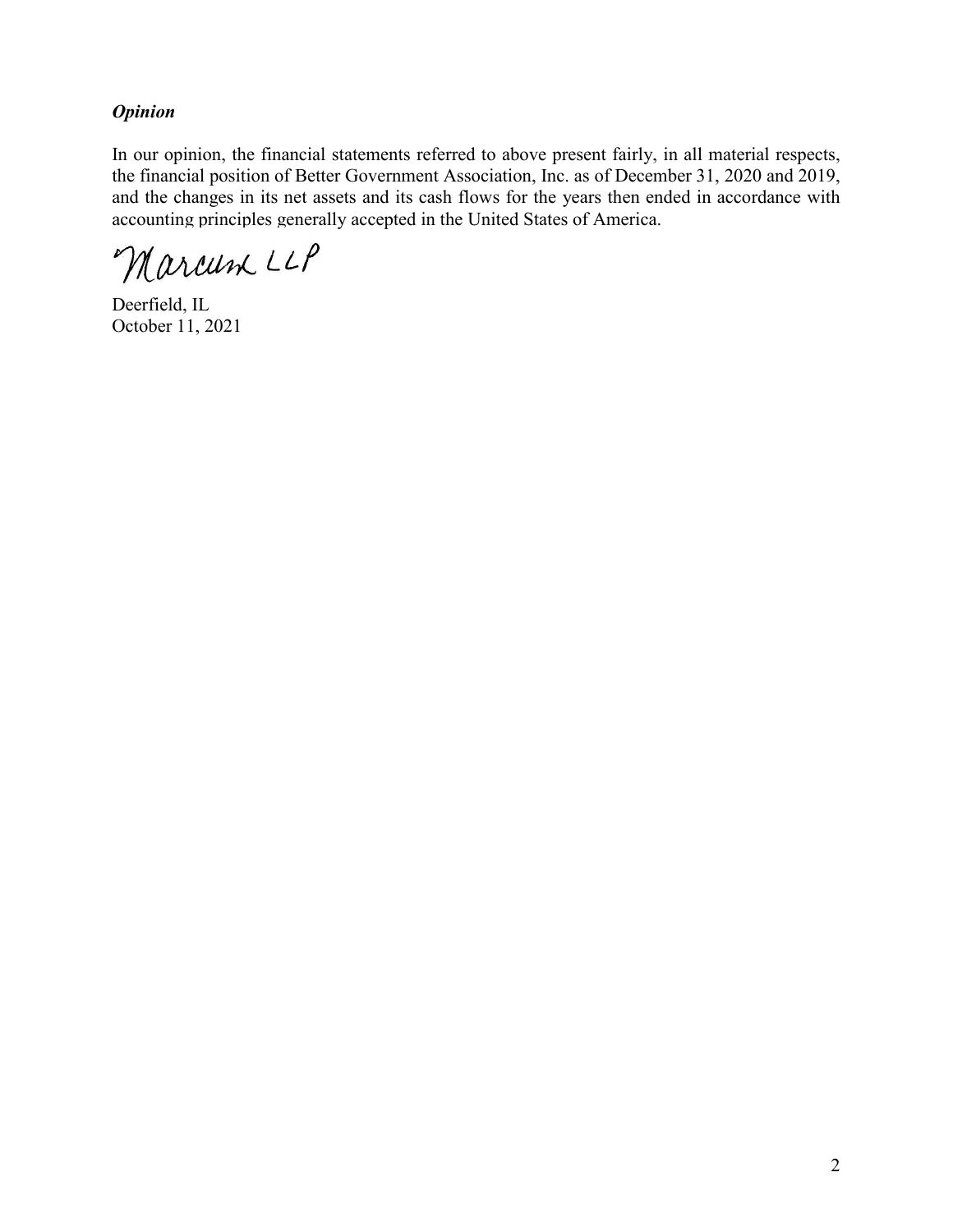# **STATEMENTS OF FINANCIAL POSITION**

## **DECEMBER 31, 2020 AND 2019**

|                                                                                                                                         | 2020          |              | 2019      |
|-----------------------------------------------------------------------------------------------------------------------------------------|---------------|--------------|-----------|
| <b>Assets</b>                                                                                                                           |               |              |           |
| <b>Current Assets</b>                                                                                                                   |               |              |           |
| Cash                                                                                                                                    | \$<br>579,511 | $\mathbb{S}$ | 762,558   |
| Investments                                                                                                                             | 2,151,835     |              | 1,712,897 |
| Pledges receivable, current portion                                                                                                     | 875,000       |              | 343,000   |
| Prepaid expenses                                                                                                                        | 19,086        |              | 44,870    |
| <b>Total Current Assets</b>                                                                                                             | 3,625,432     |              | 2,863,325 |
| <b>Property and Equipment, Net</b>                                                                                                      | 50,219        |              | 45,825    |
| <b>Other Assets</b><br>Pledges receivable, long-term portion, net of present<br>value discount of \$13,122 and \$21,709 at December 31, |               |              |           |
| 2020 and 2019, respectively                                                                                                             | 386,878       |              | 378,292   |
| Website and software, net                                                                                                               | 2,723         |              | 22,809    |
| Lease deposit                                                                                                                           | 6,391         |              | 6,391     |
| <b>Total Other Assets</b>                                                                                                               | 395,992       |              | 407,492   |
| <b>Total Assets</b>                                                                                                                     | 4,071,643     | \$           | 3,316,642 |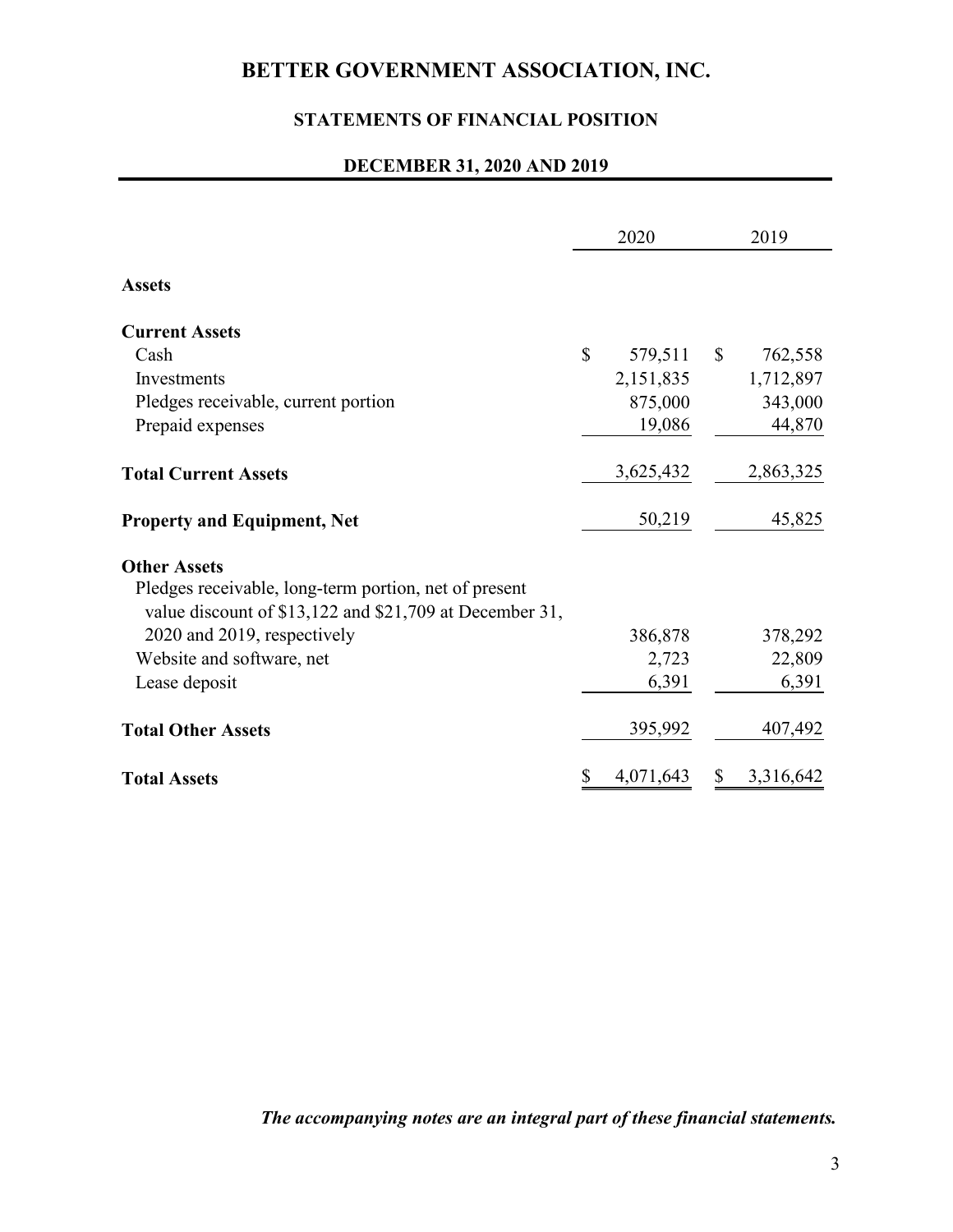# **STATEMENTS OF FINANCIAL POSITION**

## **DECEMBER 31, 2020 AND 2019**

|                                         | 2020            | 2019                                |
|-----------------------------------------|-----------------|-------------------------------------|
| <b>Liabilities and Net Assets</b>       |                 |                                     |
| <b>Current Liabilities</b>              |                 |                                     |
| Accounts payable                        | \$<br>55,681    | $\boldsymbol{\mathsf{S}}$<br>27,894 |
| Accrued expenses                        | 24,537          | 18,600                              |
| Other payable                           | 96,358          |                                     |
| Paycheck Protection Program loan        | 413,400         |                                     |
| <b>Total Current Liabilities</b>        | 589,976         | 46,494                              |
| <b>Long-Term Liabilities</b>            |                 |                                     |
| Deferred rent                           | 14,912          | 13,125                              |
| <b>Net Assets</b>                       |                 |                                     |
| Without donor restrictions              | 2,270,294       | 2,516,731                           |
| With donor restrictions                 | 1,196,461       | 740,292                             |
| <b>Total Net Assets</b>                 | 3,466,755       | 3,257,023                           |
| <b>Total Liabilities and Net Assets</b> | 4,071,643<br>\$ | 3,316,642<br>$\mathbb{S}$           |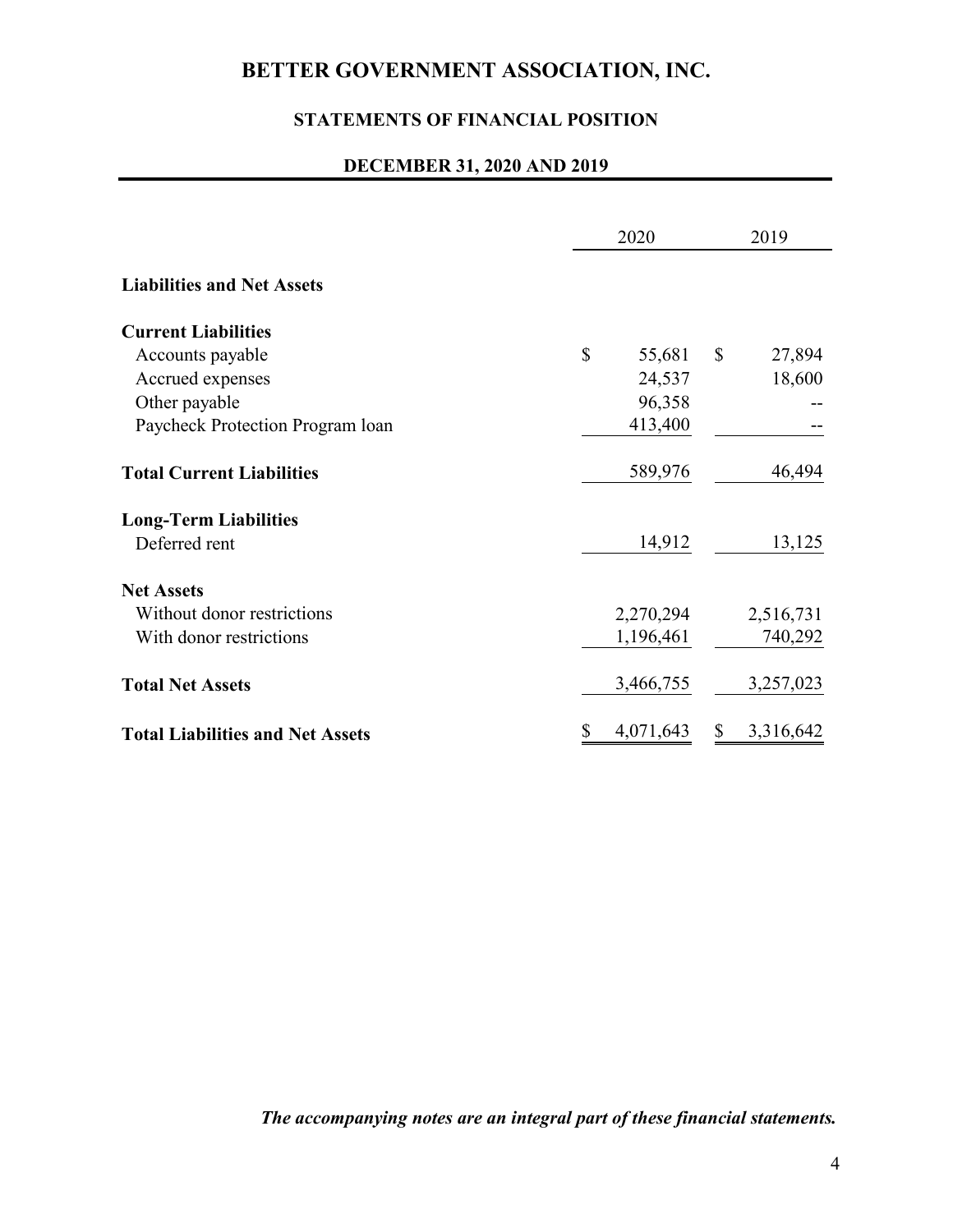# **STATEMENT OF ACTIVITIES AND CHANGES IN NET ASSETS**

# **FOR THE YEAR ENDED DECEMBER 31, 2020**

|                                        | Without<br>Donor<br>Restrictions |            | With<br>Donor<br>Restriction |            |              | Total     |
|----------------------------------------|----------------------------------|------------|------------------------------|------------|--------------|-----------|
| <b>Revenue and Support</b>             |                                  |            |                              |            |              |           |
| Contributions                          | $\mathbb{S}$                     | 1,394,479  | \$                           | 928,586    | $\mathbb{S}$ | 2,323,065 |
| Contributions in-kind                  |                                  | 81,762     |                              |            |              | 81,762    |
| Events                                 |                                  | 476,663    |                              | 150,000    |              | 626,663   |
| Net assets released from restrictions  |                                  | 622,417    |                              | (622, 417) |              |           |
| <b>Total Revenue and Support</b>       |                                  | 2,575,321  |                              | 456,169    |              | 3,031,490 |
| <b>Investment Income</b>               |                                  |            |                              |            |              |           |
| Interest and dividends, net of expense |                                  |            |                              |            |              |           |
| of \$9,817                             |                                  | 15,103     |                              |            |              | 15,103    |
| Realized gain on investments           |                                  | 18,069     |                              |            |              | 18,069    |
| Unrealized gain on investments         |                                  | 139,836    |                              |            |              | 139,836   |
| <b>Total Investment Income</b>         |                                  | 173,008    |                              |            |              | 173,008   |
| <b>Total Revenue, Support, and</b>     |                                  |            |                              |            |              |           |
| <b>Investment Income</b>               |                                  | 2,748,329  |                              | 456,169    |              | 3,204,498 |
| <b>Expenses</b>                        |                                  |            |                              |            |              |           |
| Program services                       |                                  | 2,241,150  |                              |            |              | 2,241,150 |
| Management and general                 |                                  | 220,593    |                              |            |              | 220,593   |
| Fundraising                            |                                  | 533,023    |                              |            |              | 533,023   |
| <b>Total Expenses</b>                  |                                  | 2,994,766  |                              |            |              | 2,994,766 |
| <b>Change in Net Assets</b>            |                                  | (246, 437) |                              | 456,169    |              | 209,732   |
| <b>Net Assets - Beginning</b>          |                                  | 2,516,731  |                              | 740,292    |              | 3,257,023 |
| <b>Net Assets - Ending</b>             | \$                               | 2,270,294  | \$                           | 1,196,461  | \$           | 3,466,755 |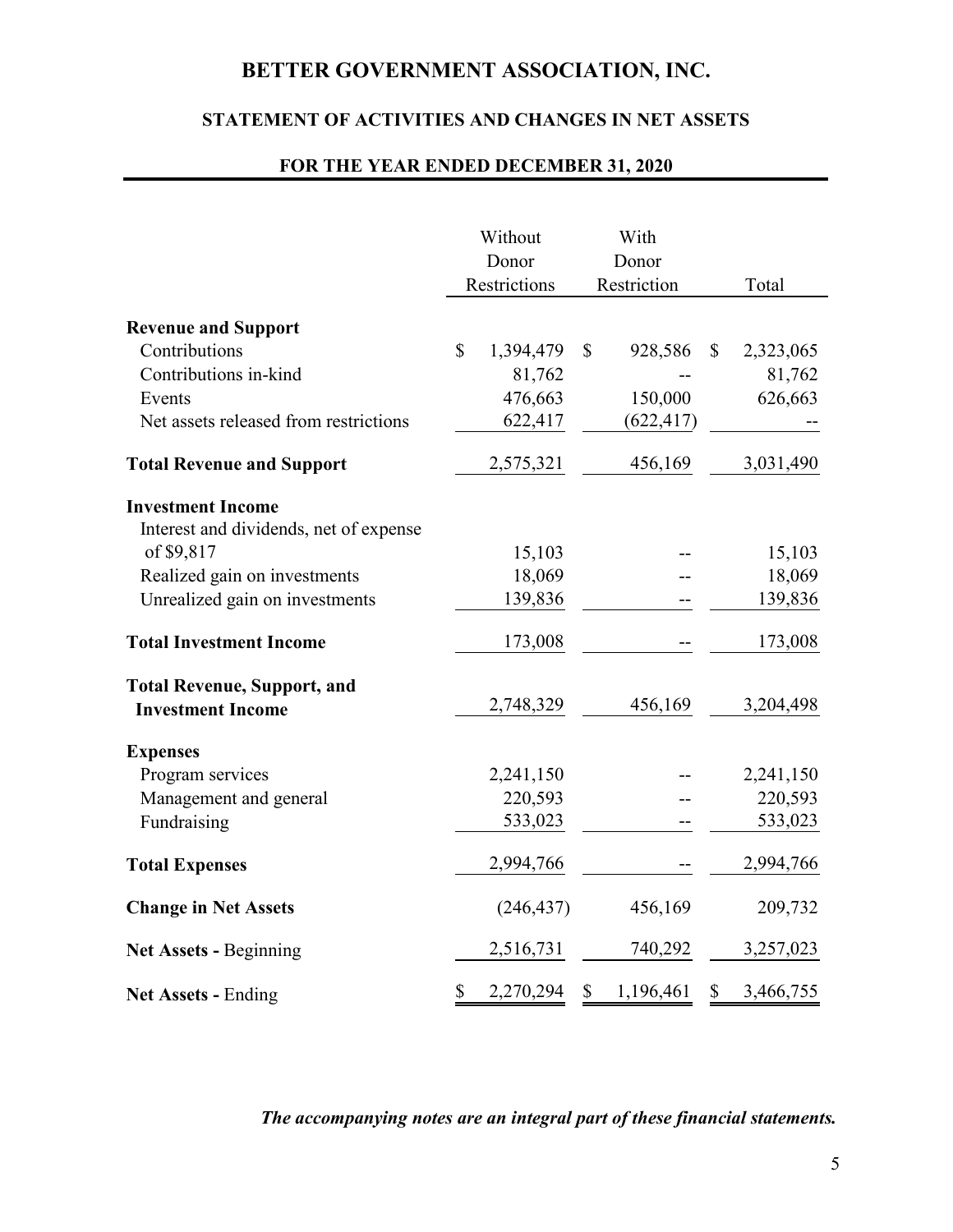# **STATEMENT OF ACTIVITIES AND CHANGES IN NET ASSETS**

# **FOR THE YEAR ENDED DECEMBER 31, 2019**

|                                        |              | Without<br>Donor<br>Restrictions |              | With<br>Donor<br>Restriction | Total           |
|----------------------------------------|--------------|----------------------------------|--------------|------------------------------|-----------------|
| <b>Revenue and Support</b>             |              |                                  |              |                              |                 |
| Contributions                          | $\mathbb{S}$ | 954,096                          | $\mathbb{S}$ | 229,617                      | \$<br>1,183,713 |
| Contributions in-kind                  |              | 88,318                           |              |                              | 88,318          |
| Events                                 |              | 1,225,443                        |              | 43,000                       | 1,268,443       |
| Miscellaneous income                   |              | 10,100                           |              |                              | 10,100          |
| Net assets released from restrictions  |              | 465,000                          |              | (465,000)                    |                 |
| <b>Total Revenue and Support</b>       |              | 2,742,957                        |              | (192, 383)                   | 2,550,574       |
| <b>Investment Income</b>               |              |                                  |              |                              |                 |
| Interest and dividends, net of expense |              |                                  |              |                              |                 |
| of \$9,951                             |              | 21,285                           |              |                              | 21,285          |
| Realized gain on investments           |              | 11,479                           |              |                              | 11,479          |
| Unrealized gain on investments         |              | 311,450                          |              |                              | 311,450         |
| <b>Total Investment Income</b>         |              | 344,214                          |              |                              | 344,214         |
| <b>Total Revenue, Support, and</b>     |              |                                  |              |                              |                 |
| <b>Investment Income</b>               |              | 3,087,171                        |              | (192, 383)                   | 2,894,788       |
| <b>Expenses</b>                        |              |                                  |              |                              |                 |
| Program services                       |              | 2,357,277                        |              |                              | 2,357,277       |
| Management and general                 |              | 245,562                          |              |                              | 245,562         |
| Fundraising                            |              | 724,733                          |              |                              | 724,733         |
| <b>Total Expenses</b>                  |              | 3,327,572                        |              |                              | 3,327,572       |
| <b>Change in Net Assets</b>            |              | (240, 401)                       |              | (192, 383)                   | (432, 784)      |
| <b>Net Assets - Beginning</b>          |              | 2,757,132                        |              | 932,675                      | 3,689,807       |
| Net Assets - Ending                    | \$           | 2,516,731                        | \$           | 740,292                      | \$<br>3,257,023 |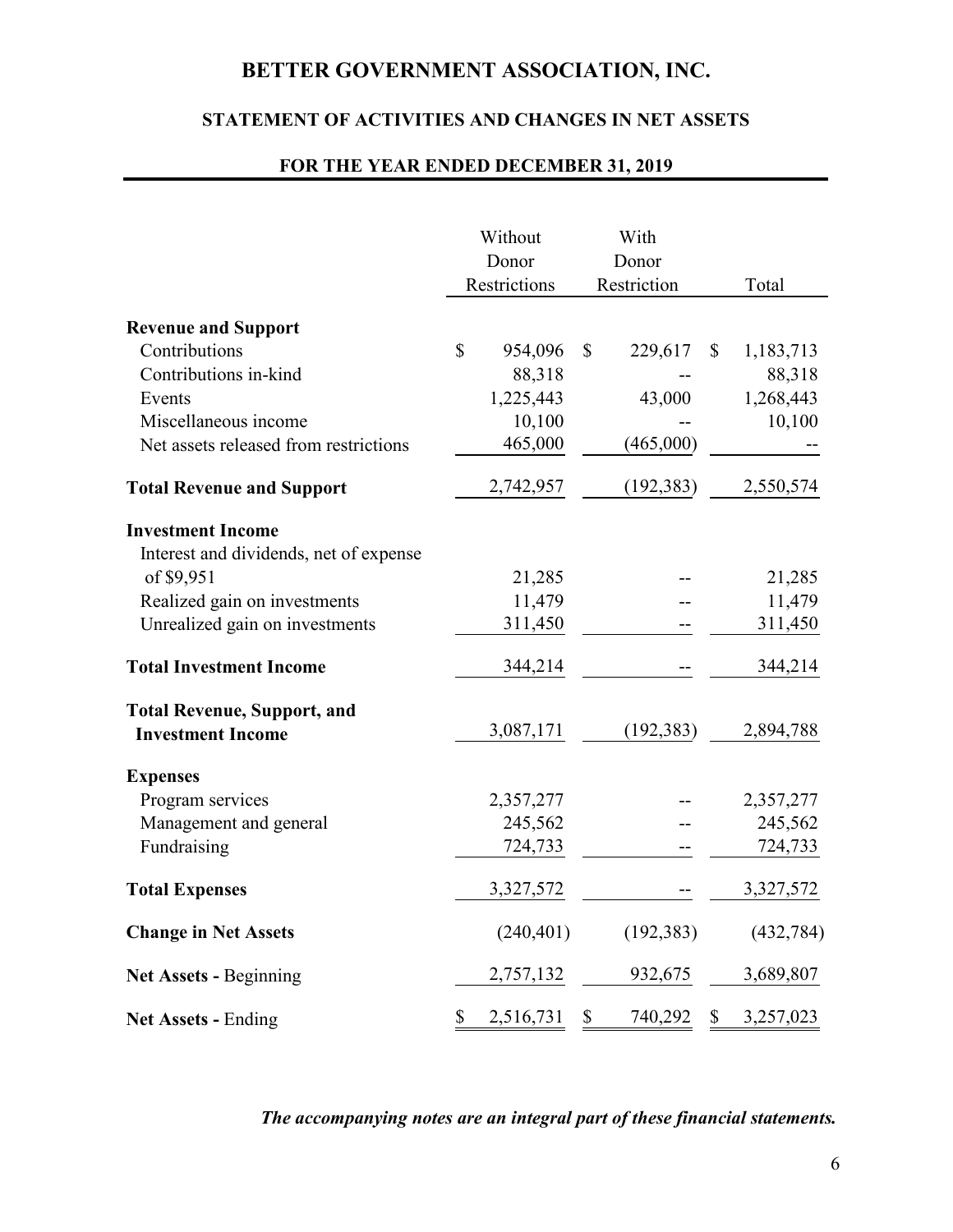### **STATEMENT OF FUNCTIONAL EXPENSES**

#### **FOR THE YEAR ENDED DECEMBER 31, 2020**

|                                  | Program Services         |                          |                          |                          |             | <b>Supporting Services</b> |                |                   |              |
|----------------------------------|--------------------------|--------------------------|--------------------------|--------------------------|-------------|----------------------------|----------------|-------------------|--------------|
|                                  | Policies                 |                          | Civic                    |                          |             | Management                 |                |                   | Organization |
|                                  | Advocate                 | Investigative            | Engagement               | Watchdog                 | Total       | and General                | Fundraising    | Total             | Total        |
|                                  |                          |                          |                          |                          |             |                            |                |                   |              |
| Personnel                        | 266,079<br>\$.           | 894,355<br>S.            | 158,156                  | <sup>\$</sup><br>65,917  | \$1,384,507 | 147,474<br>S               | 291,149<br>\$. | 438,623<br>\$     | \$1,823,130  |
| Benefits                         | 9,632                    | 117,732                  | 29,277                   | 7,311                    | 163,952     | 22,818                     | 1,951          | 24,769            | 188,721      |
| Rent and occupancy costs         | 24,830                   | 84,813                   | 11,219                   | 6,133                    | 126,995     | 11,817                     | 10,770         | 22,587            | 149,582      |
| Telephone                        | 3,549                    | 12,122                   | 1,603                    | 877                      | 18,151      | 1,689                      | 1,539          | 3,228             | 21,379       |
| Insurance                        | 11,009                   | 37,604                   | 4,974                    | 2,719                    | 56,306      | 5,240                      | 4,775          | 10,015            | 66,321       |
| Office                           | 3,154                    | 11,428                   | 1,916                    | 779                      | 17,277      | 1,501                      | 2,587          | 4,088             | 21,365       |
| Books, dues and subscriptions    | 1,775                    | 5,794                    | 675                      | 254                      | 8,498       | 490                        | 1,586          | 2,076             | 10,574       |
| Equipment lease/maintenance      | 4,510                    | 15,407                   | 2,038                    | 1,114                    | 23,069      | 2,147                      | 1,956          | 4,103             | 27,172       |
| Legal                            | 7,191                    | 24,563                   | 3,249                    | 1,776                    | 36,779      | 3,422                      | 3,119          | 6,541             | 43,320       |
| Board committee/staff meeting    | 152                      | 518                      | 69                       | 37                       | 776         | 72                         | 1,065          | 1,137             | 1,913        |
| Accounting and auditing          | 11,384                   | 38,885                   | 5,143                    | 2,812                    | 58,224      | 20,718                     | 4,938          | 25,656            | 83,880       |
| Training and conferences         | 414                      | 2,357                    | 188                      | 103                      | 3,062       | 198                        | 180            | 378               | 3,440        |
| Depreciation and amortization    | 6,318                    | 21,582                   | 2,855                    | 1,561                    | 32,316      | 3,007                      | 2,741          | 5,748             | 38,064       |
| Direct program expenses          |                          |                          |                          |                          |             |                            |                |                   |              |
| Investigative                    | $\overline{\phantom{a}}$ | 95,386                   | --                       | --                       | 95,386      |                            |                | $\qquad \qquad -$ | 95,386       |
| Watchdog training unit           | --                       | $\overline{\phantom{m}}$ | −−                       | 10,371                   | 10,371      | $\overline{\phantom{m}}$   | $-$            | $\qquad \qquad -$ | 10,371       |
| Policy and government affairs    | 47,841                   | $\overline{\phantom{m}}$ | $-$                      | --                       | 47,841      | --                         |                | --                | 47,841       |
| Marketing and communications     | --                       | $\overline{\phantom{a}}$ | 157,640                  | $\overline{\phantom{m}}$ | 157,640     | $\overline{\phantom{m}}$   | (249)          | (249)             | 157,391      |
| Event expenses                   | $- -$                    | $-$                      | $\qquad \qquad -$        | $\overline{\phantom{a}}$ | $-$         | $\overline{\phantom{m}}$   | 199,862        | 199,862           | 199,862      |
| Fundraising                      | --                       | $\overline{\phantom{m}}$ | $\overline{\phantom{a}}$ | --                       | $-$         | $\overline{\phantom{m}}$   | 5,054          | 5,054             | 5,054        |
| <b>Total Functional Expenses</b> | 397,838                  | \$1,362,546              | 379,002                  | \$.<br>101,764           | \$2,241,150 | 220,593                    | \$.<br>533,023 | \$<br>753,616     | \$2,994,766  |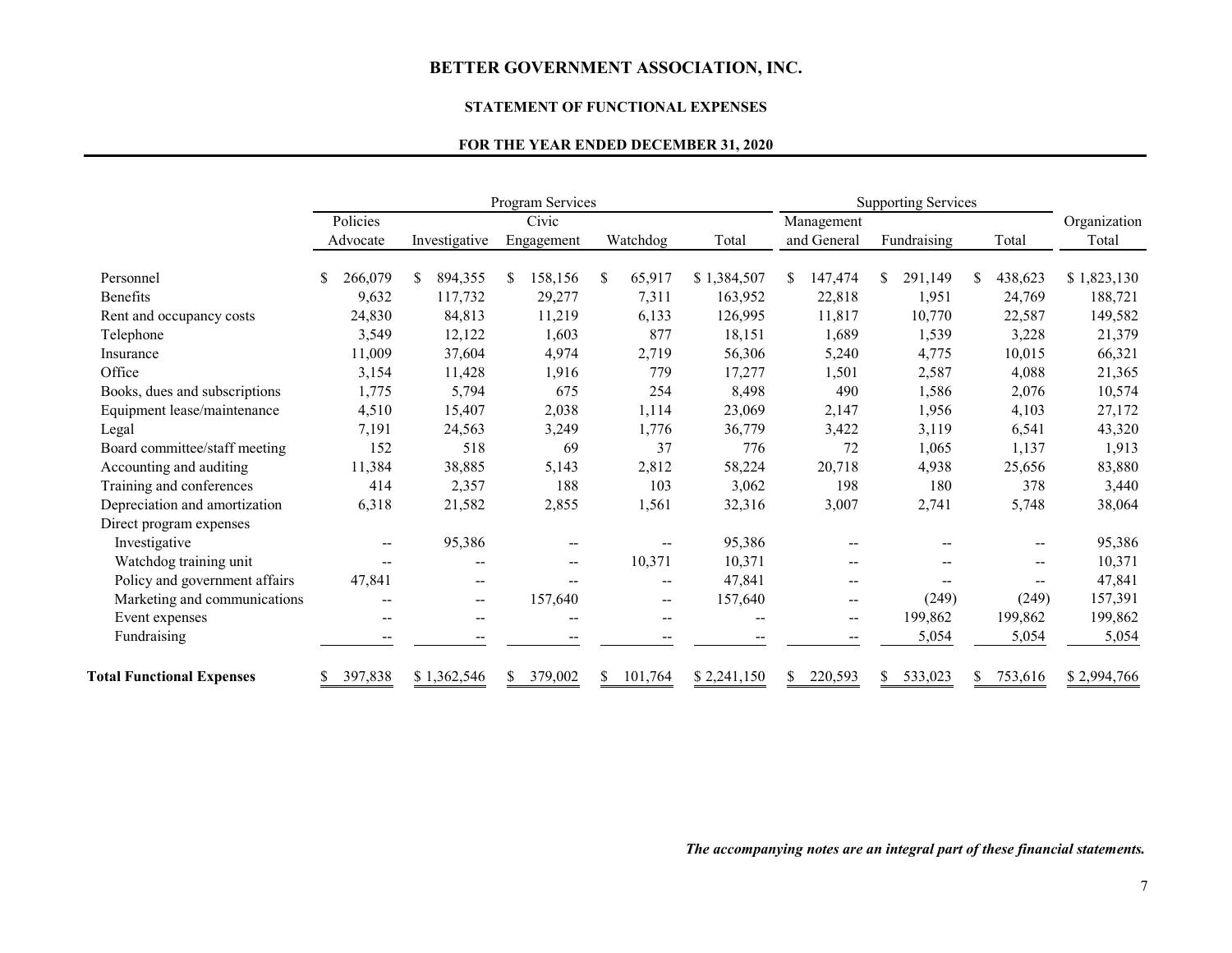### **STATEMENT OF FUNCTIONAL EXPENSES**

#### **FOR THE YEAR ENDED DECEMBER 31, 2019**

|                                  |    |          |                          |    | Program Services         |                          |             | <b>Supporting Services</b> |                          |    |                          |    |                          |              |  |       |
|----------------------------------|----|----------|--------------------------|----|--------------------------|--------------------------|-------------|----------------------------|--------------------------|----|--------------------------|----|--------------------------|--------------|--|-------|
|                                  |    | Policies |                          |    | Civic                    |                          |             |                            | Management               |    |                          |    |                          | Organization |  |       |
|                                  |    | Advocate | Investigative            |    | Engagement               | Watchdog                 | Total       |                            | and General              |    | Fundraising              |    | Total                    |              |  | Total |
| Personnel                        | S  | 234,906  | \$<br>981,728            | S. | 181,474                  | \$<br>71,079             | \$1,469,187 | S.                         | 149,180                  | \$ | 321,483                  | \$ | 470,663                  | \$1,939,850  |  |       |
| Benefits                         |    | 15,798   | 149,705                  |    | 20,520                   | 6,367                    | 192,390     |                            | 42,906                   |    | 34,758                   |    | 77,664                   | 270,054      |  |       |
| Rent and occupancy costs         |    | 18,045   | 75,415                   |    | 13,941                   | 5,460                    | 112,861     |                            | 11,460                   |    | 24,696                   |    | 36,156                   | 149,017      |  |       |
| Telephone                        |    | 2,801    | 11,706                   |    | 2,164                    | 848                      | 17,519      |                            | 1,778                    |    | 3,833                    |    | 5,611                    | 23,130       |  |       |
| Insurance                        |    | 8,435    | 35,251                   |    | 6,516                    | 2,552                    | 52,754      |                            | 5,357                    |    | 11,543                   |    | 16,900                   | 69,654       |  |       |
| Office                           |    | 3,183    | 11,868                   |    | 2,447                    | 820                      | 18,318      |                            | 1,722                    |    | 4,335                    |    | 6,057                    | 24,375       |  |       |
| Books, dues and subscriptions    |    | 1,686    | 9,076                    |    | 1,163                    | 344                      | 12,269      |                            | 722                      |    | 3,936                    |    | 4,658                    | 16,927       |  |       |
| Equipment lease/maintenance      |    | 2,649    | 11,073                   |    | 2,047                    | 802                      | 16,571      |                            | 1,683                    |    | 3,626                    |    | 5,309                    | 21,880       |  |       |
| Legal                            |    | 10,086   | 42,149                   |    | 7,792                    | 3,052                    | 63,079      |                            | 6,405                    |    | 13,803                   |    | 20,208                   | 83,287       |  |       |
| Board committee/staff meeting    |    | 680      | 2,843                    |    | 525                      | 206                      | 4,254       |                            | 432                      |    | 931                      |    | 1,363                    | 5,617        |  |       |
| Accounting and auditing          |    | 8,010    | 33,476                   |    | 6,188                    | 2,424                    | 50,098      |                            | 20,387                   |    | 10,962                   |    | 31,349                   | 81,447       |  |       |
| Training and conferences         |    | 131      | 2,309                    |    | 101                      | 40                       | 2,581       |                            | 83                       |    | 2,138                    |    | 2,221                    | 4,802        |  |       |
| Depreciation and amortization    |    | 5,416    | 22,635                   |    | 4,184                    | 1,639                    | 33,874      |                            | 3,440                    |    | 7,412                    |    | 10,852                   | 44,726       |  |       |
| Direct program expenses          |    |          |                          |    |                          |                          |             |                            |                          |    |                          |    |                          |              |  |       |
| Investigative                    |    | --       | 122,608                  |    | $\qquad \qquad -$        | $\overline{\phantom{m}}$ | 122,608     |                            |                          |    |                          |    | --                       | 122,608      |  |       |
| Watchdog training unit           |    |          |                          |    | --                       | 4,927                    | 4,927       |                            | --                       |    | $\qquad \qquad -$        |    | $\overline{\phantom{a}}$ | 4,927        |  |       |
| Policy and government affairs    |    | 45,630   | $\overline{\phantom{m}}$ |    | $\qquad \qquad -$        | $\overline{\phantom{m}}$ | 45,630      |                            | $\overline{\phantom{a}}$ |    | $\overline{\phantom{m}}$ |    | $\overline{\phantom{a}}$ | 45,630       |  |       |
| Marketing and communications     |    | --       | $\overline{\phantom{m}}$ |    | 137,955                  | $\overline{\phantom{m}}$ | 137,955     |                            | --                       |    |                          |    | $\overline{\phantom{a}}$ | 137,955      |  |       |
| Event expenses                   |    | --       | $\overline{\phantom{a}}$ |    | $\overline{\phantom{m}}$ | $\overline{\phantom{a}}$ | --          |                            | $\qquad \qquad -$        |    | 264,899                  |    | 264,899                  | 264,899      |  |       |
| Website expenses                 |    | --       | $\overline{\phantom{m}}$ |    | 332                      | $\overline{\phantom{a}}$ | 332         |                            | --                       |    |                          |    |                          | 332          |  |       |
| Fundraising                      |    | 11       | 47                       |    | 9                        | 3                        | 70          |                            | $\tau$                   |    | 16,378                   |    | 16,385                   | 16,455       |  |       |
| <b>Total Functional Expenses</b> | S. | 357,467  | \$1,511,889              | S. | 387,358                  | \$<br>100,563            | \$2,357,277 | \$                         | 245,562                  | S. | 724,733                  | \$ | 970,295                  | \$3,327,572  |  |       |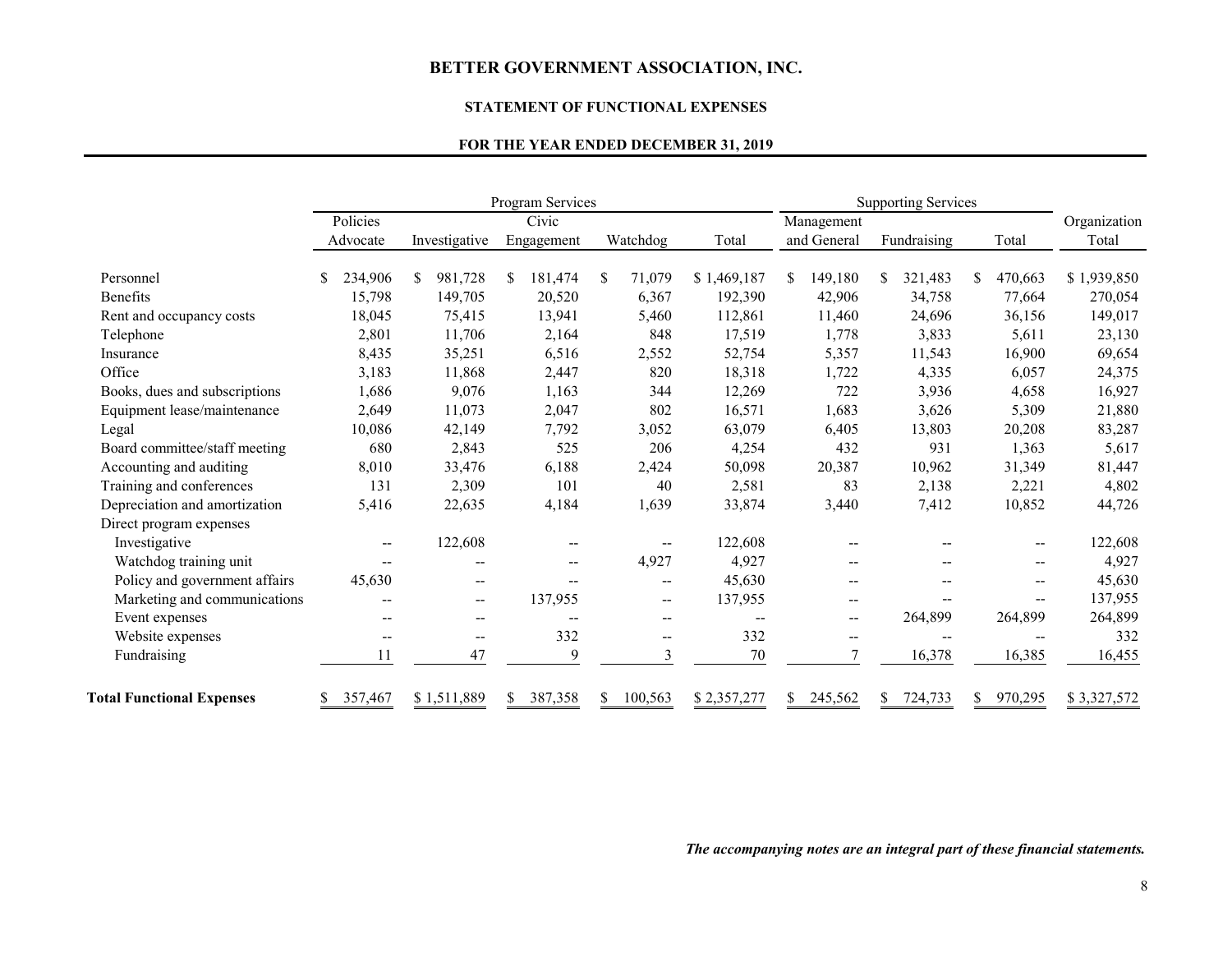# **STATEMENTS OF CASH FLOWS**

# **FOR THE YEARS ENDED DECEMBER 31, 2020 AND 2019**

|                                                            | 2020            | 2019             |
|------------------------------------------------------------|-----------------|------------------|
| <b>Cash Flows From Operating Activities</b>                |                 |                  |
| Change in net assets                                       | \$<br>209,732   | \$<br>(432, 784) |
| Adjustments to reconcile change in net assets to           |                 |                  |
| net cash used in operating activities:                     |                 |                  |
| Depreciation and amortization                              | 38,064          | 44,726           |
| Realized gains on investments                              | (18,069)        | (11, 479)        |
| Unrealized gains on investments                            | (139, 836)      | (311, 450)       |
| Interest and dividends on investments                      | (15, 103)       | (21, 285)        |
| Deferred rent                                              | 1,787           | 4,250            |
| Changes in operating assets and liabilities:               |                 |                  |
| Accounts receivable                                        |                 | 26,078           |
| Pledges and other receivable                               | (540, 586)      | 211,383          |
| Prepaid expenses                                           | 25,784          | 2,101            |
|                                                            | 27,791          |                  |
| Accounts payable                                           |                 | (106, 732)       |
| Accrued expenses                                           | 5,937<br>96,358 | (14,702)         |
| Other payable                                              |                 |                  |
| <b>Total Adjustments</b>                                   | (517, 873)      | (177,110)        |
| <b>Net Cash Used in Operating Activities</b>               | (308, 141)      | (609, 894)       |
| <b>Cash Flows From Investing Activities</b>                |                 |                  |
| Purchase of property and equipment                         | (22,376)        | (7, 197)         |
| Purchase of investments                                    | (1,503,805)     | (451, 427)       |
| Proceeds from sale of investments                          | 1,237,875       | 1,247,066        |
| <b>Net Cash (Used in) Provided by Investing Activities</b> | (288, 306)      | 788,442          |
| <b>Cash Flows From Financing Activities</b>                |                 |                  |
| Paycheck Protection Program loan proceeds                  | 413,400         |                  |
| <b>Net (Decrease) Increase in Cash</b>                     | (183, 047)      | 178,548          |
| Cash - Beginning                                           | 762,558         | 584,010          |
| Cash - Ending                                              | \$<br>579,511   | \$<br>762,558    |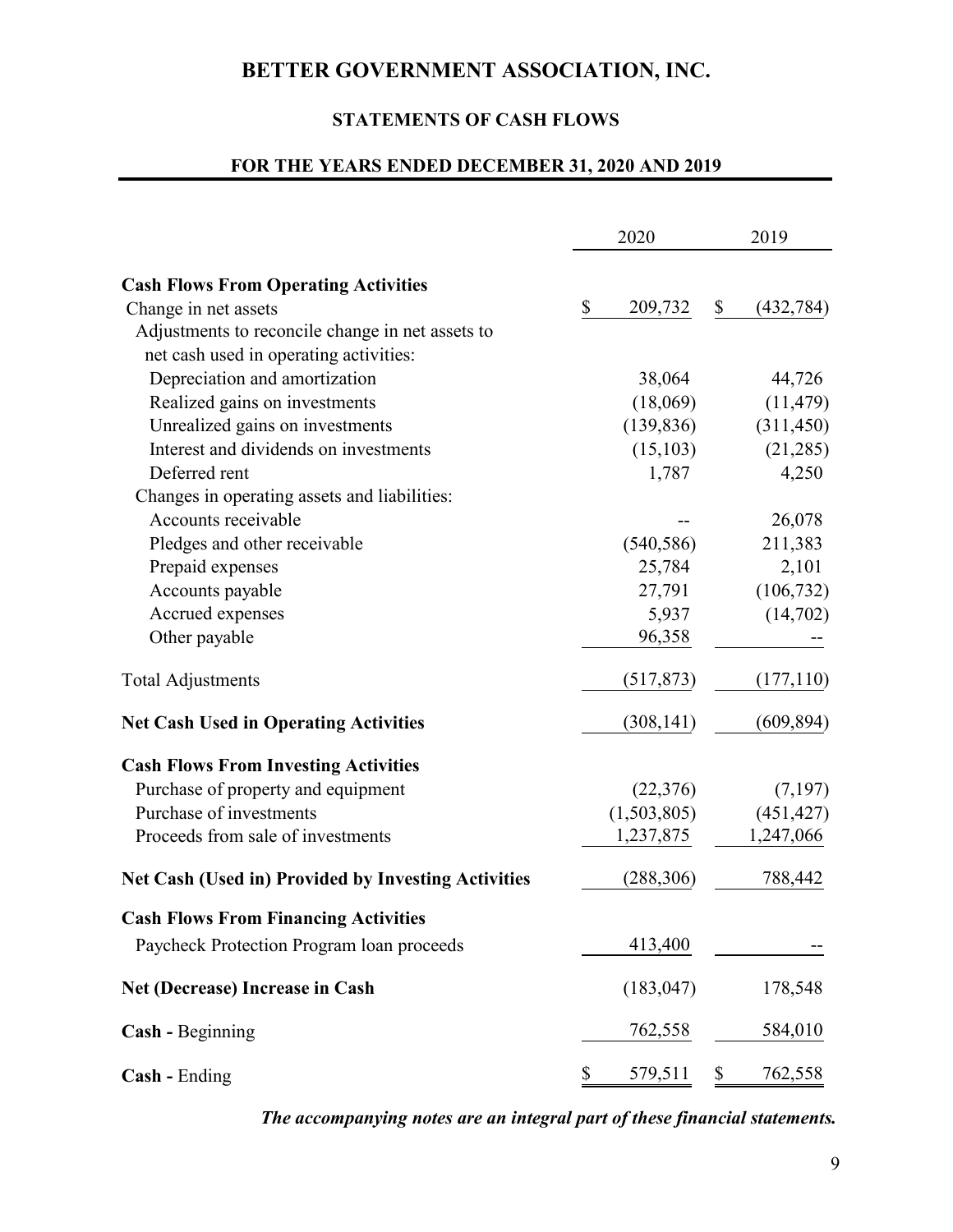## **NOTES TO FINANCIAL STATEMENTS**

### **FOR THE YEARS ENDED DECEMBER 31, 2020 AND 2019**

## **NOTE 1 - NATURE OF OPERATIONS**

The Better Government Association, Inc. (the "Organization") works to fight waste, corruption and inefficiency in government in Illinois by using investigative journalism techniques, litigation, and public policy studies to expose problems, inform citizens about the operations of their government and lay the ground work for substantive legislative and administrative reforms.

#### **NOTE 2 - SUMMARY OF SIGNIFICANT ACCOUNTING POLICIES**

#### *BASIS OF ACCOUNTING*

The accompanying financial statements have been prepared on the accrual basis of accounting in accordance with accounting principles generally accepted in the United States of America ("GAAP"). Under the accrual basis, revenues and gains are recognized when earned and expenses and losses when the related liability for goods and services is incurred, regardless of the timing of the related cash flows.

#### *CONTRIBUTIONS*

All contributions received are recorded at fair value and are considered to be available for unrestricted use unless specifically restricted by the donor. Amounts received that are designated for future periods or restricted by the donor for specific purposes are reported as support with restrictions. When a restriction expires, that is when a stipulated time restriction ends or purpose restriction is accomplished, net assets with restrictions are reclassified to net assets without restrictions and are reported in the statement of activities as net assets released from restrictions. Contributions that are subject to donor-imposed restrictions that are met in the same year as the contributions are made are recognized and reported as unrestricted support and included in changes in unrestricted net assets.

## *CONTRIBUTED SERVICES*

The Organization receives donated services from several unpaid individuals who volunteer their time and perform a variety of tasks that assist the Organization. In some cases, no amounts have been recognized in the accompanying statements of activities because the accounting criteria for recognition of such volunteer services has not been satisfied. See Note 4 for a summary of in-kind contributed services that met the criteria for recognition.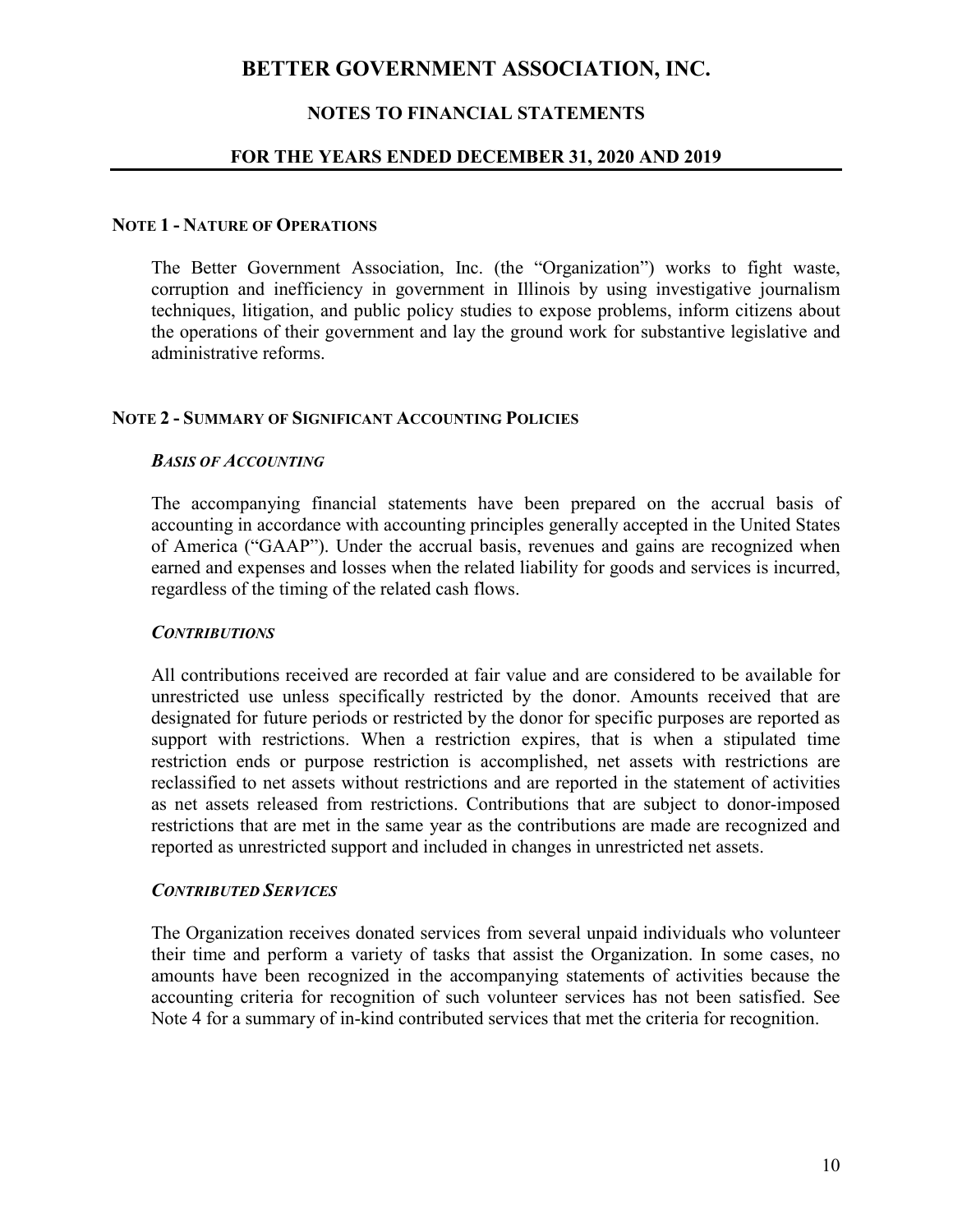## **NOTES TO FINANCIAL STATEMENTS**

## **FOR THE YEARS ENDED DECEMBER 31, 2020 AND 2019**

## **NOTE 2 - SUMMARY OF SIGNIFICANT ACCOUNTING POLICIES (CONTINUED)**

#### *CLASSES OF NET ASSETS*

The accounts of the Organization are maintained in accordance with the principles of fund accounting, whereby resources are classified for accounting and reporting purposes into net assets established according to their nature and purposes.

#### *Net Assets Without Donor Restrictions*

Represents the portion of expendable funds that are available for the daily operations of the Organization, which are not limited by donor restriction on use.

## *Net Assets With Donor Restrictions*

Consists of donor-restricted contributions received with specific time or purpose restrictions. Upon satisfaction of time or purpose restrictions, these donor restricted net assets are reclassified to net assets without donor restriction and reported in the statement of activities and changes in net assets as net assets released from restrictions. As of December 31, 2020 and 2019, these donor restricted net assets consist of the following contributions and programs:

|                               | 2020        | 2019      |
|-------------------------------|-------------|-----------|
| Support for operational costs | \$586,879   | \$678,292 |
| Support for civic engagement  | 62,500      |           |
| Support for events            | 100,000     | 43,000    |
| Support for investigations    | 447,082     | 19,000    |
|                               |             |           |
| <b>Total</b>                  | \$1.196.461 | \$740,292 |

During the years ended December 31, 2020 and 2019, the following items were released from donor restricted net assets by the Organization satisfying the restricted purpose for the donation:

|                               | 2020      | 2019      |
|-------------------------------|-----------|-----------|
| Support for operational costs | \$300,000 | \$200,000 |
| Support for civic engagement  | 62,500    |           |
| Support for events            | 93,000    | 55,000    |
| Support for investigations    | 166.917   | 210,000   |
|                               |           |           |
| <b>Total</b>                  | \$622,417 | \$465,000 |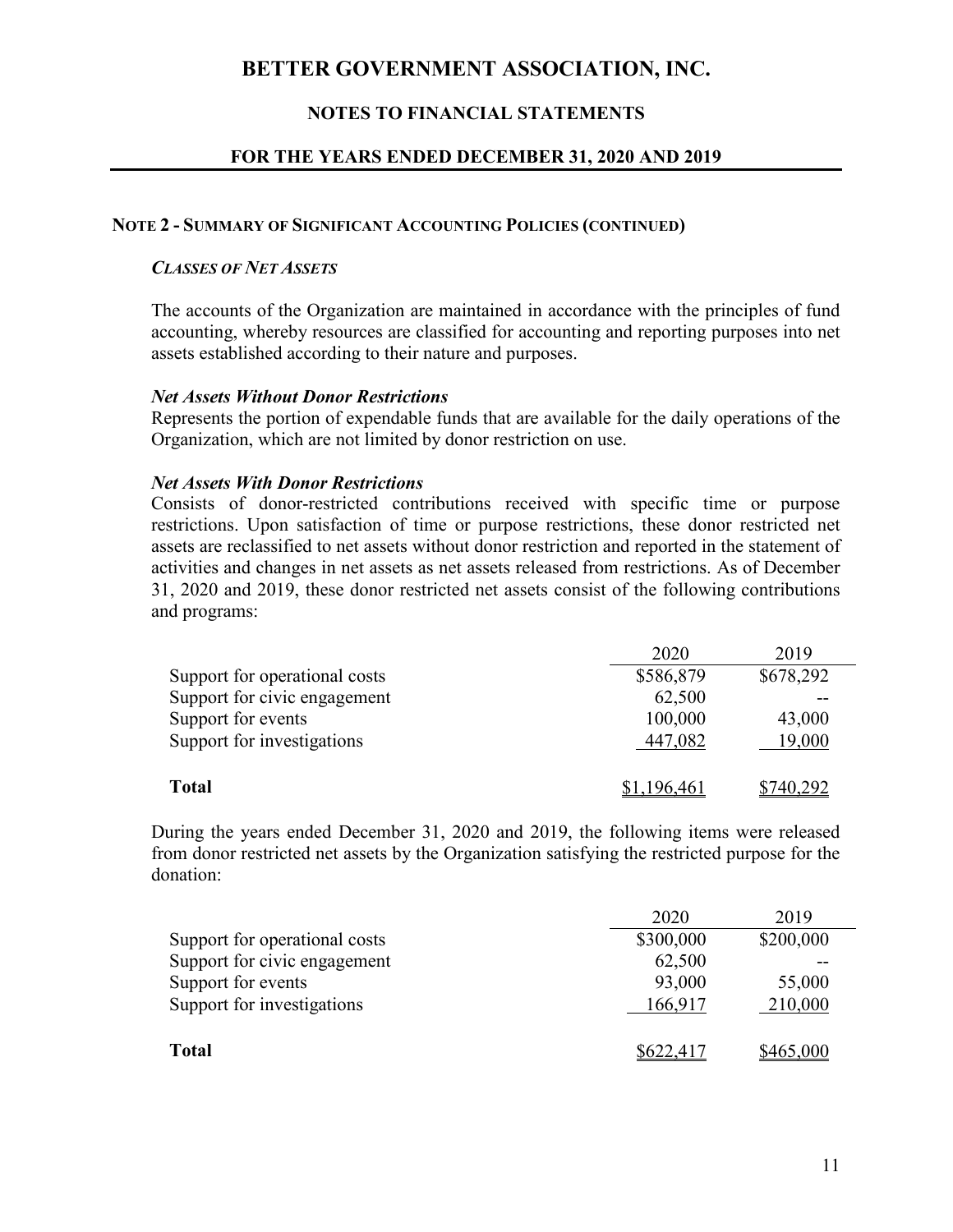## **NOTES TO FINANCIAL STATEMENTS**

## **FOR THE YEARS ENDED DECEMBER 31, 2020 AND 2019**

#### **NOTE 2 - SUMMARY OF SIGNIFICANT ACCOUNTING POLICIES (CONTINUED)**

#### *NEW ACCOUNTING PRONOUNCEMENT*

In June 2018, the FASB issued Accounting Standards Update (ASU) 2018-08, *Not-for-Profit Entities (Topic 958): Clarifying the Scope and Accounting Guidance for Contributions Received and Contributions Made*. This ASU provides additional guidance to be used to determine whether a contribution is conditional and when a transaction should be accounted for as a contribution versus an exchange. The Organization adopted ASU 2018- 08 as of January 1, 2019, and has applied the amendments of this standard on a modified prospective basis and elected to apply the standard only to agreements that were entered into after the effective date. This standard did not have an effect on the Organization's net assets in connection with the implementation of this ASU.

### *FUNCTIONAL ALLOCATION OF EXPENSES*

The costs of providing the various programs and other activities have been summarized on a functional basis in the statement of functional expenses. Accordingly, certain occupancy and administrative expenses that cannot be charged directly to any one functional expense category have been allocated among the programs and supporting services benefited. All allocations are based off of the direct salary expense percentage associated with the functional expense category to which the expenses are being allocated.

### *INVESTMENT VALUATION AND INCOME RECOGNITION*

Investments are reported at fair value. Fair value is the price that would be received to sell an asset or paid to transfer a liability in an orderly transaction between market participants at the measurement date. See Note 3 for discussion of fair value measurements.

Purchases and sales of securities are recorded on a trade-date basis. Interest income is recorded on the accrual basis. Dividends are recorded on the ex-dividend date. Net appreciation includes the Organization's gains and losses on investments bought and sold as well as held during the year.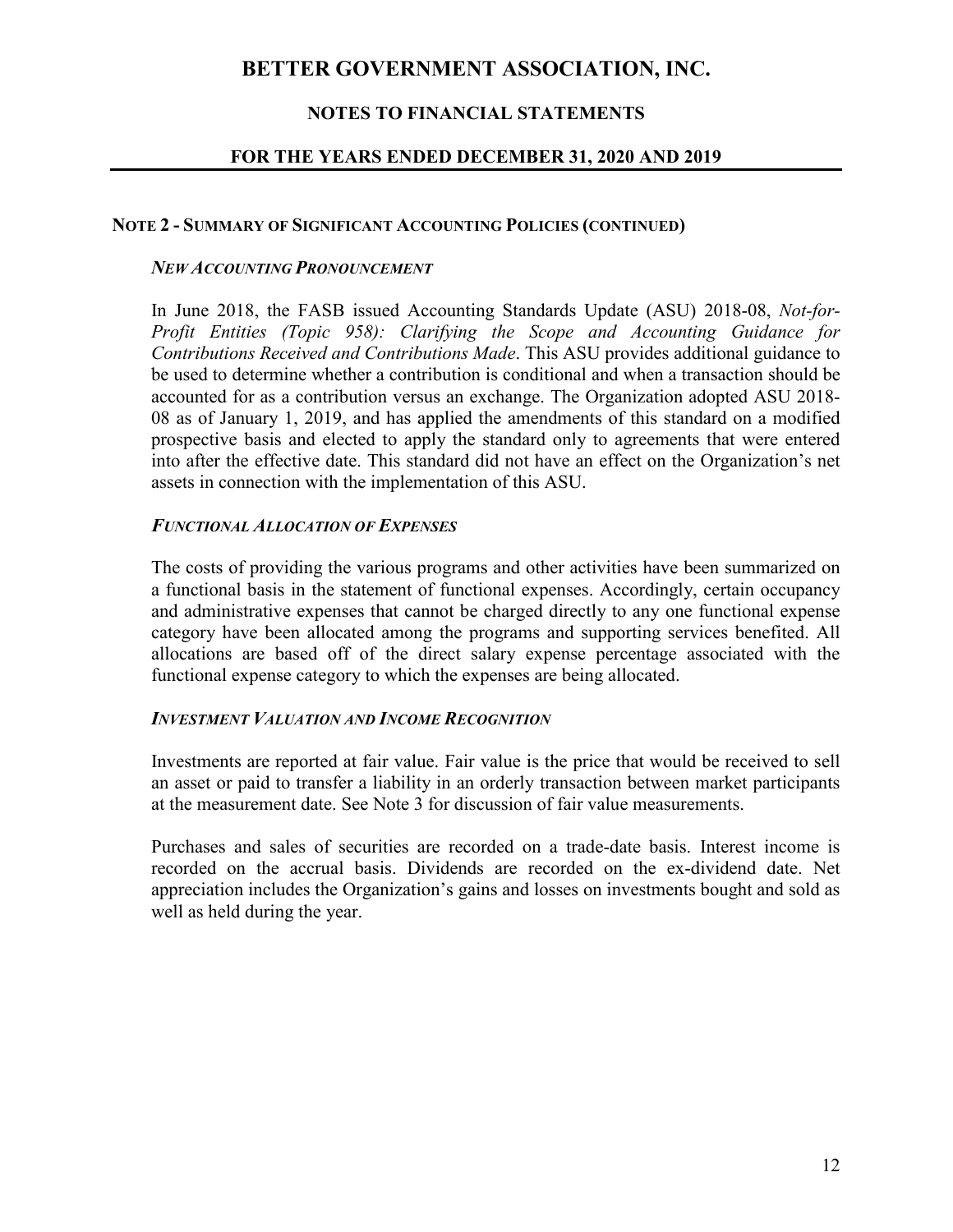## **NOTES TO FINANCIAL STATEMENTS**

## **FOR THE YEARS ENDED DECEMBER 31, 2020 AND 2019**

#### **NOTE 2 - SUMMARY OF SIGNIFICANT ACCOUNTING POLICIES (CONTINUED)**

### *PROPERTY AND EQUIPMENT*

The Organization capitalizes purchased property and equipment in excess of \$500 to which it has title at cost. Donated assets are recorded as contributions at their estimated fair value. Such donations are reported as unrestricted contributions unless the donor has restricted the donated asset to a specific purpose. Leasehold improvements are depreciated over the lesser of their esimated useful lives or the related lease term. Depreciation on purchased and donated assets is provided using the straight-line method.

The estimated useful lives and costs of property and equipment are as follows:

|                                    |              |          | Life in |
|------------------------------------|--------------|----------|---------|
|                                    | 2020         | 2019     | Years   |
| Furniture and fixtures             | 52,420<br>\$ | \$52,420 | $5-10$  |
| Computers                          | 140,955      | 118,583  | $3-10$  |
| Office equipment                   | 46,267       | 46,267   | $3-10$  |
| Office furniture                   | 20,964       | 20,964   | 10      |
| Leasehold improvements             | 6,314        | 6,314    | $3 - 7$ |
| <b>Subtotal</b>                    | 266,920      | 244,548  |         |
| Less: Accumulated depreciation     | (216,701)    | 198,723) |         |
| <b>Property and Equipment, Net</b> | 50,219       | 45,825   |         |

Depreciation expense was \$17,973 and \$19,145 for the years ended December 31, 2020 and 2019, respectively.

The Organization reviews long-lived assets for impairment whenever events or changes in circumstances indicate that the carrying amount of such assets may not be recoverable. There were no impairment indicators at December 31, 2020 and 2019.

## *ACCOUNTS AND PLEDGES RECEIVABLE*

The Organization uses the allowance method to account for uncollectible contributions and accounts receivable balances. Under the allowance method, if needed, an estimate of uncollectible donor or customer balances is made based upon expected actual write-offs. Factors used to establish an allowance include the credit quality of the donor or customer and whether the balance is significant. Management determined no allowance for doubtful accounts was necessary at December 31, 2020 and 2019.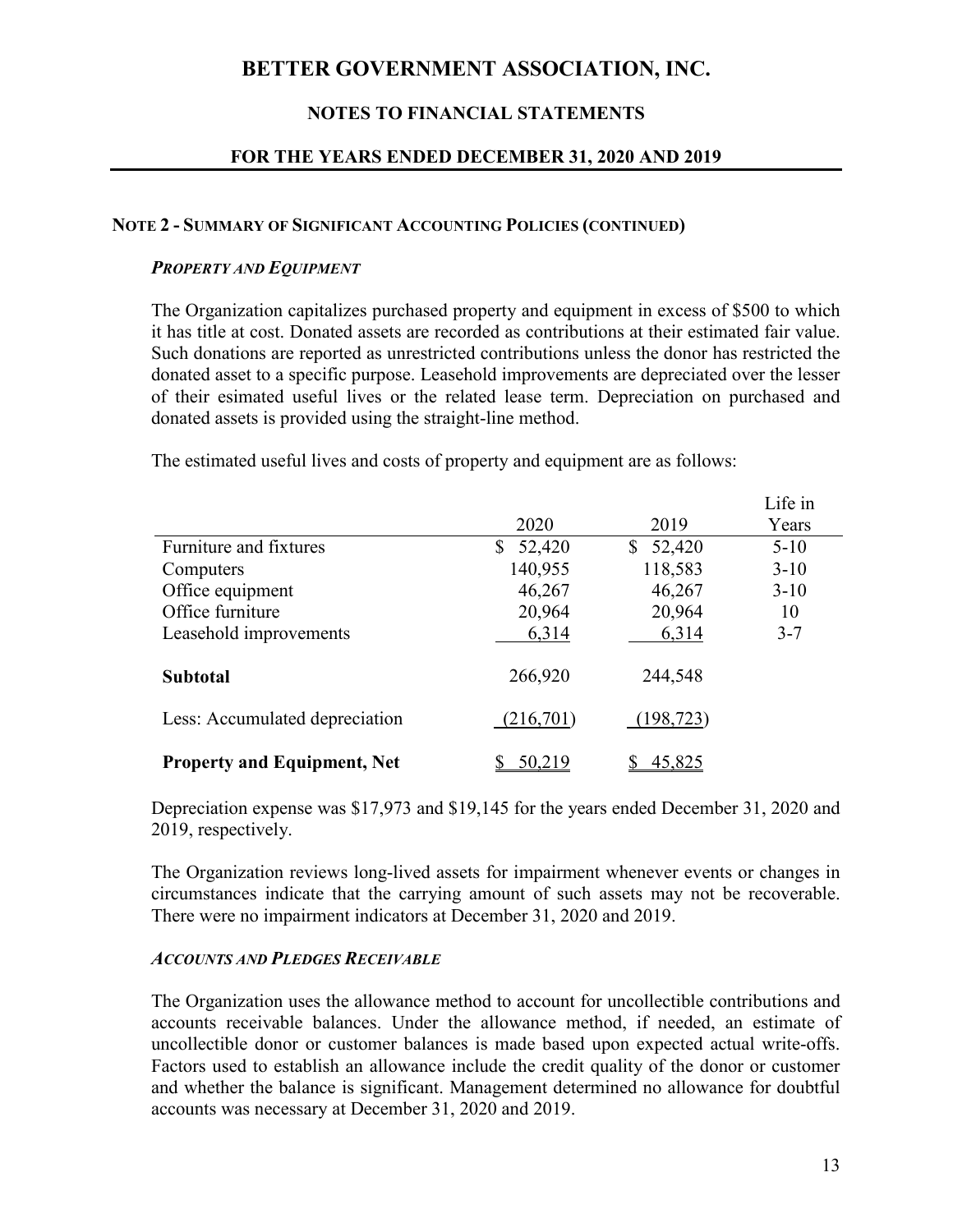## **NOTES TO FINANCIAL STATEMENTS**

## **FOR THE YEARS ENDED DECEMBER 31, 2020 AND 2019**

#### **NOTE 2 - SUMMARY OF SIGNIFICANT ACCOUNTING POLICIES (CONTINUED)**

### *USE OF ESTIMATES*

The preparation of financial statements in conformity with GAAP requires management to make estimates and assumptions that affect the reported amounts of assets and liabilities and disclosure of contingent assets and liabilities at the date of the financial statements and the reported amounts of revenues and expenses during the reporting period. Actual results may differ from those estimates.

### *CONCENTRATION OF CREDIT RISKS*

The Organization maintains its cash in accounts which from time to time exceed the amount insured by the Federal Deposit Insurance Corporation ("FDIC"), which is \$250,000 per depositor per institution. Amounts exceeding FDIC insured limits totaled approximately \$164,000 and \$420,000 at December 31, 2020 and 2019, respectively. The Organization has not experienced any losses attributed to cash balances in banks or investment companies.

As of December 31, 2020, 90% of pledges receivable were from five donors. As of December 31, 2019, 94% of pledges receivable were from two donors.

## *INCOME TAXES*

The Organization is exempt from federal income taxes under Section  $501(c)(3)$  of the Internal Revenue Code. In addition, the Organization has been determined by the Internal Revenue Service not to be a "private foundation" within the meaning of Section 509(a) of the Internal Revenue Code. Therefore, the Organization has made no provision for income taxes in the accompanying financial statements.

The Organization evaluates all significant tax positions as required by GAAP. The Organization does not believe that it has taken any tax positions that would require the recording of any additional tax liability nor does it believe that there are any unrealized tax benefits that would either increase or decrease within the next twelve months. If the Organization were to incur an income tax liability in the future, the interest on any tax liability would be reported as interest expense and penalties on any income tax liability would be reported as income tax expense. The Organziation's income tax returns are subject to examination by the appropriate taxing jurisdictions. The Organization's income tax returns generally remain open for examination for three years from the date filed with each taxing jurisdiction and there are currently no examinations pending or in progress.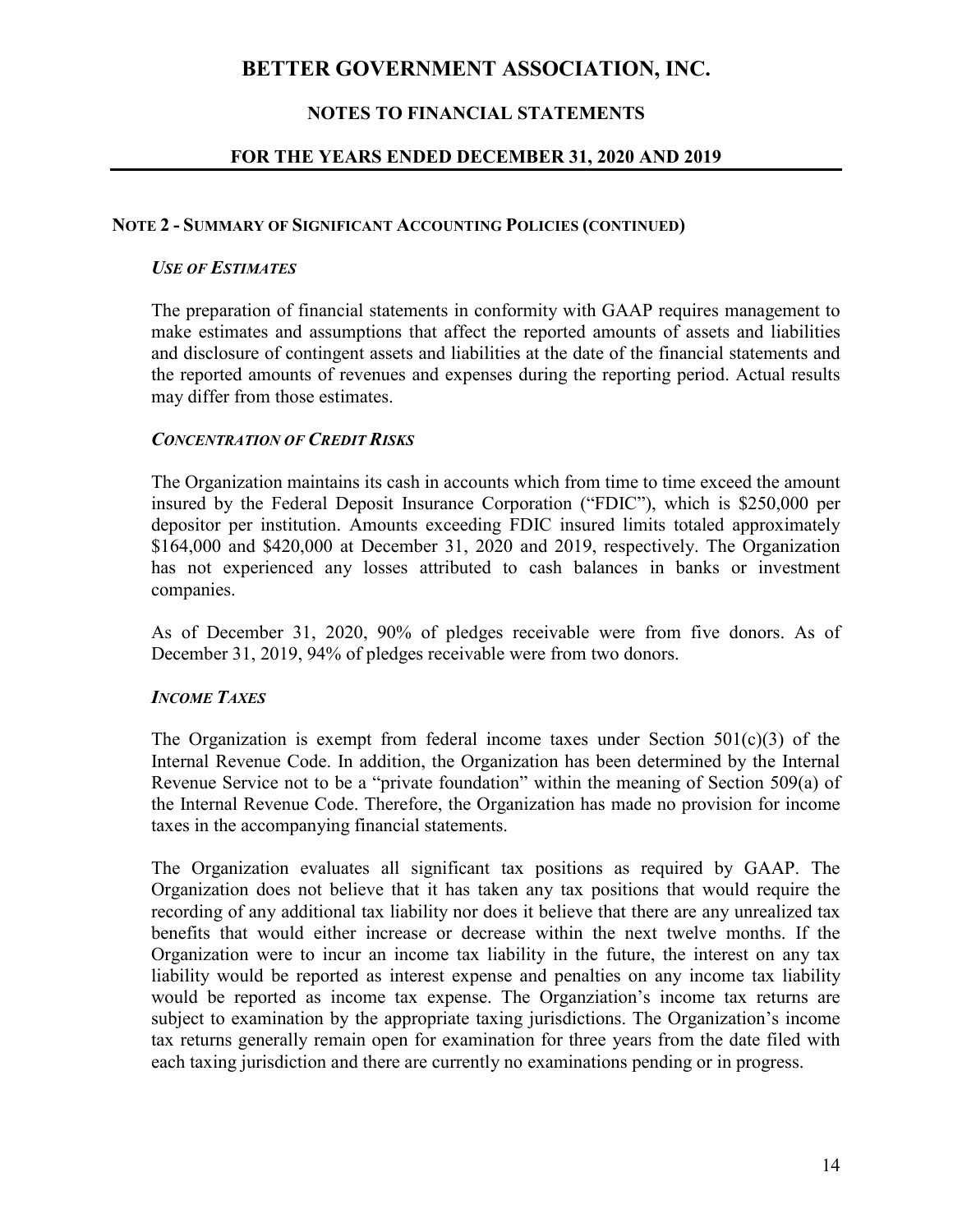## **NOTES TO FINANCIAL STATEMENTS**

## **FOR THE YEARS ENDED DECEMBER 31, 2020 AND 2019**

#### **NOTE 2 - SUMMARY OF SIGNIFICANT ACCOUNTING POLICIES (CONTINUED)**

#### *RECLASSIFICATIONS*

Certain prior year amounts have been reclassified to the current year presentation. Such reclassifications had no effect on the change in net assets.

#### *SUBSEQUENT EVENTS*

The Organization evaluated all significant events or transactions that occurred through October 11, 2021, the date that the financial statements were available to be issued. Except as disclosed in Notes 13, 15, and below, there were no additional matters requiring recognition or disclosure in the financial statements.

Subsequent to year end, a donor requested that the Organization return a contribution made during the year. The Organization agreed to return the donation and has included this in other payable.

## **NOTE 3 - INVESTMENTS AND FAIR VALUE MEASUREMENTS**

The fair value measurements and disclosures topic defines fair value as the price that would be received to sell an asset or paid to transfer a liability in an orderly transaction between market participants at the measurement date. Level 1 inputs are given the highest priority in the hierarchy while level 3 inputs are given the lowest priority. Assets and liabilities carried at fair value are classified in one of the following three categories based on the nature of the inputs to the valuation technique used:

#### *Level 1*

Observable inputs that reflect unadjusted quoted prices for identical assets or liabilities in active markets as of the reporting date. Active markets are those in which transactions for the asset or liability occur in sufficient frequency and volume to provide pricing information on an ongoing basis.

#### *Level 2*

Inputs to the valuation methodology include:

- quoted prices for similar assets or liabilities in active markets;
- quoted prices for identical or similar assets or liabilities in inactive markets;
- inputs other than quoted prices that are observable for the asset or liability;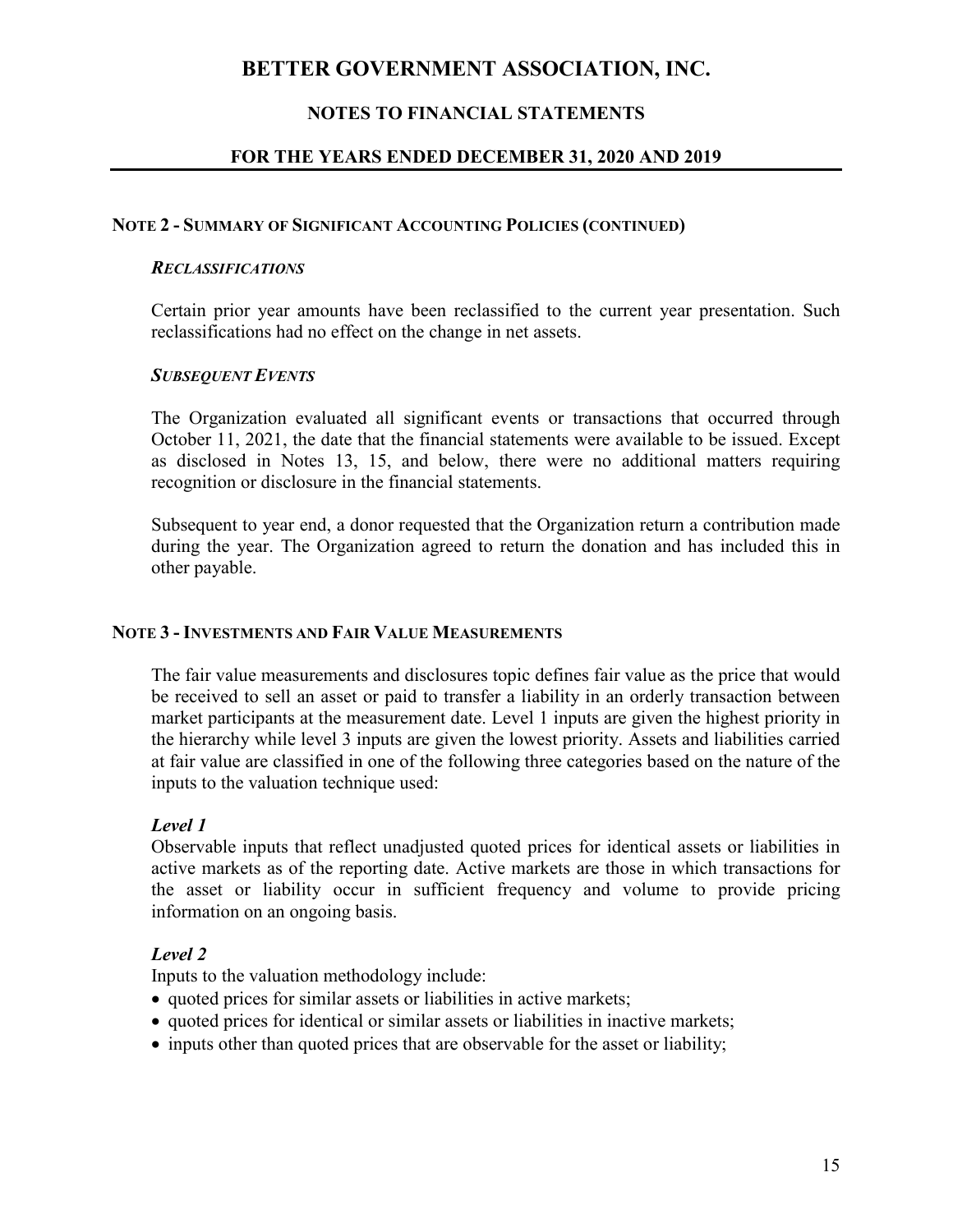## **NOTES TO FINANCIAL STATEMENTS**

## **FOR THE YEARS ENDED DECEMBER 31, 2020 AND 2019**

#### **NOTE 3 - INVESTMENTS AND FAIR VALUE MEASUREMENTS (CONTINUED)**

• inputs that are derived principally from or corroborated by observable market data by correlation or other means.

If the asset or liability has a specified (contractual) term, the Level 2 input must be observable for substantially the full term of the asset or liability.

### *Level 3*

Unobservable inputs that are not corroborated by market data. These inputs reflect management's best estimate of fair value using its own assumptions about the assumptions a market participant would use in pricing the asset or liability.

Following is a description of the valuation methodologies used for assets measured at fair value. There have been no changes in the methodologies used at December 31, 2020 and 2019.

Exchange traded funds, common stock, and mutual funds are valued at the daily closing price at December 31, 2020 and 2019, as reported by a national stock exchange. Certificates of deposit are valued at their redemption values at December 31, 2020 and 2019.

The following tables set forth, by level within the fair value hierarchy, the Association's assets that were accounted for at fair value on a recurring basis. As required by the fair value measurements and disclosure topic, these assets are classified based on the lowest level input that is significant to the fair value measurement.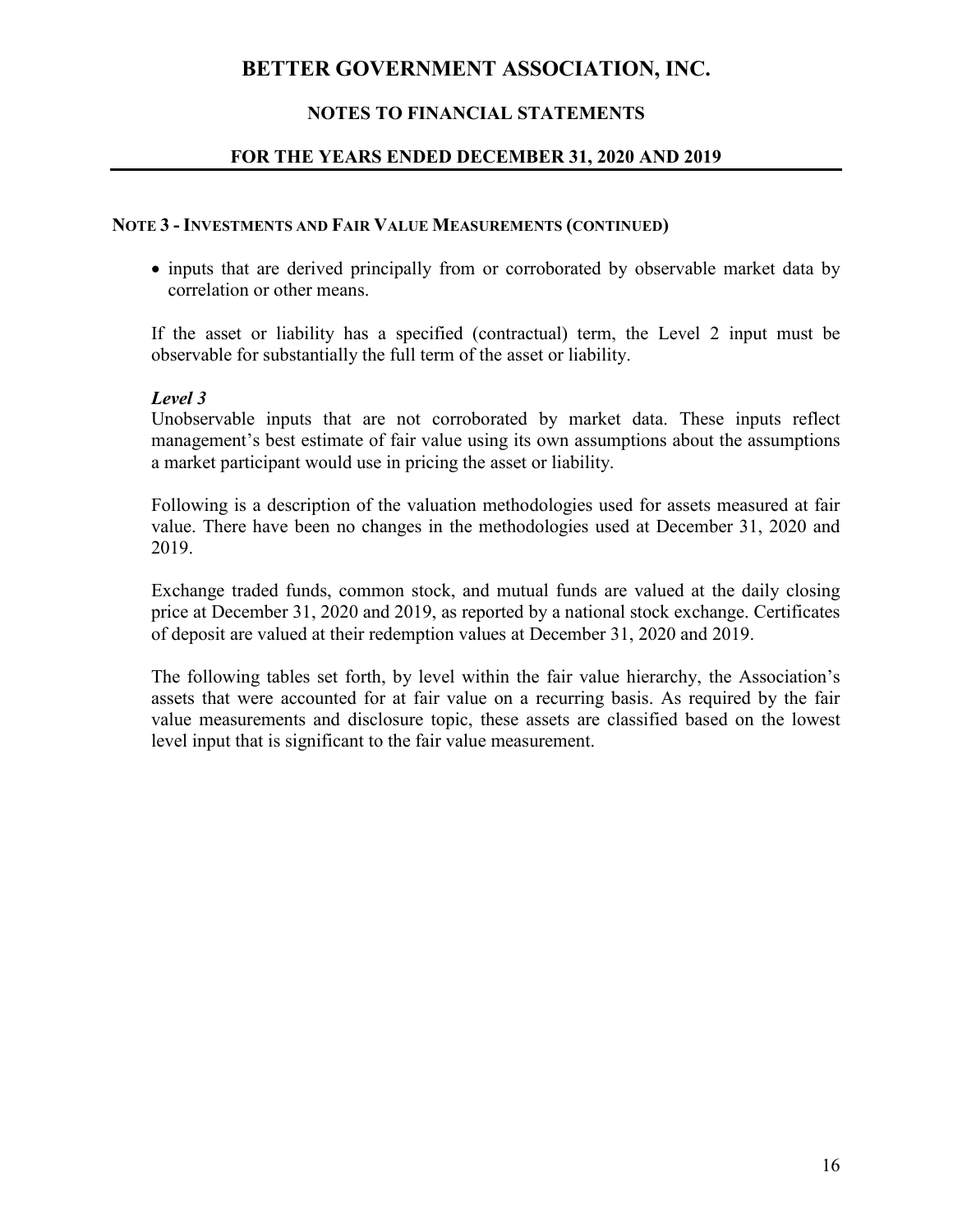# **NOTES TO FINANCIAL STATEMENTS**

# **FOR THE YEARS ENDED DECEMBER 31, 2020 AND 2019**

## **NOTE 3 - INVESTMENTS AND FAIR VALUE MEASUREMENTS (CONTINUED)**

|                           |                   | Fair Value Measurement at Report Date Using |              |              |  |
|---------------------------|-------------------|---------------------------------------------|--------------|--------------|--|
|                           |                   | Quoted Prices in                            |              | Significant  |  |
|                           |                   | Active Markets for                          | Significant  | Unobservable |  |
|                           | Fair Value as of  | <b>Identical Assets</b>                     | Other Inputs | Inputs       |  |
| Description               | December 31, 2020 | (Level 1)                                   | (Level 2)    | (Level 3)    |  |
|                           |                   |                                             |              |              |  |
| <b>Fixed Income</b>       |                   |                                             |              |              |  |
| Exchange traded funds     | 289,763<br>\$.    | 289,763                                     | \$           | \$           |  |
| Mutual funds              | 548,307           | 548,307                                     |              |              |  |
|                           |                   |                                             |              |              |  |
| <b>Total Fixed Income</b> | 838,070           | 838,070                                     |              |              |  |
| <b>Equities</b>           |                   |                                             |              |              |  |
| Exchange traded funds     | 116,645           | 116,645                                     |              |              |  |
| Mutual funds              | 1,197,120         | 1,197,120                                   |              |              |  |
|                           |                   |                                             |              |              |  |
| <b>Total Equities</b>     | 1,313,765         | 1,313,765                                   |              |              |  |
|                           |                   |                                             |              |              |  |
| <b>Total Investments</b>  | \$2,151,835       | <u>\$2,151,835</u>                          |              |              |  |

|                           |                   | Fair Value Measurement at Report Date Using |              |              |  |
|---------------------------|-------------------|---------------------------------------------|--------------|--------------|--|
|                           |                   | Quoted Prices in Active                     | Significant  |              |  |
|                           |                   | Markets for Identical                       | Significant  | Unobservable |  |
|                           | Fair Value as of  | Assets                                      | Other Inputs | Inputs       |  |
| Description               | December 31, 2019 | (Level 1)                                   | (Level 2)    | (Level 3)    |  |
|                           |                   |                                             |              |              |  |
| <b>Fixed Income</b>       |                   |                                             |              |              |  |
| Certificates of deposit   | \$<br>30,055      | \$                                          | \$30,055     | \$           |  |
| Exchange traded funds     | 147,961           | 147,961                                     |              |              |  |
| Mutual funds              | 428,948           | 428,948                                     |              |              |  |
|                           |                   |                                             |              |              |  |
| <b>Total Fixed Income</b> | 606,964           | 576,909                                     | 30,055       |              |  |
|                           |                   |                                             |              |              |  |
| <b>Equities</b>           |                   |                                             |              |              |  |
| Exchange traded funds     | 84,344            | 84,344                                      |              |              |  |
| Mutual funds              | 1,021,589         | 1,021,589                                   |              |              |  |
| <b>Total Equities</b>     | 1,105,933         | 1,105,933                                   |              |              |  |
|                           |                   |                                             |              |              |  |
| <b>Total Investments</b>  | \$1,712,897       | <u>\$1,682,842</u>                          | \$30.055     |              |  |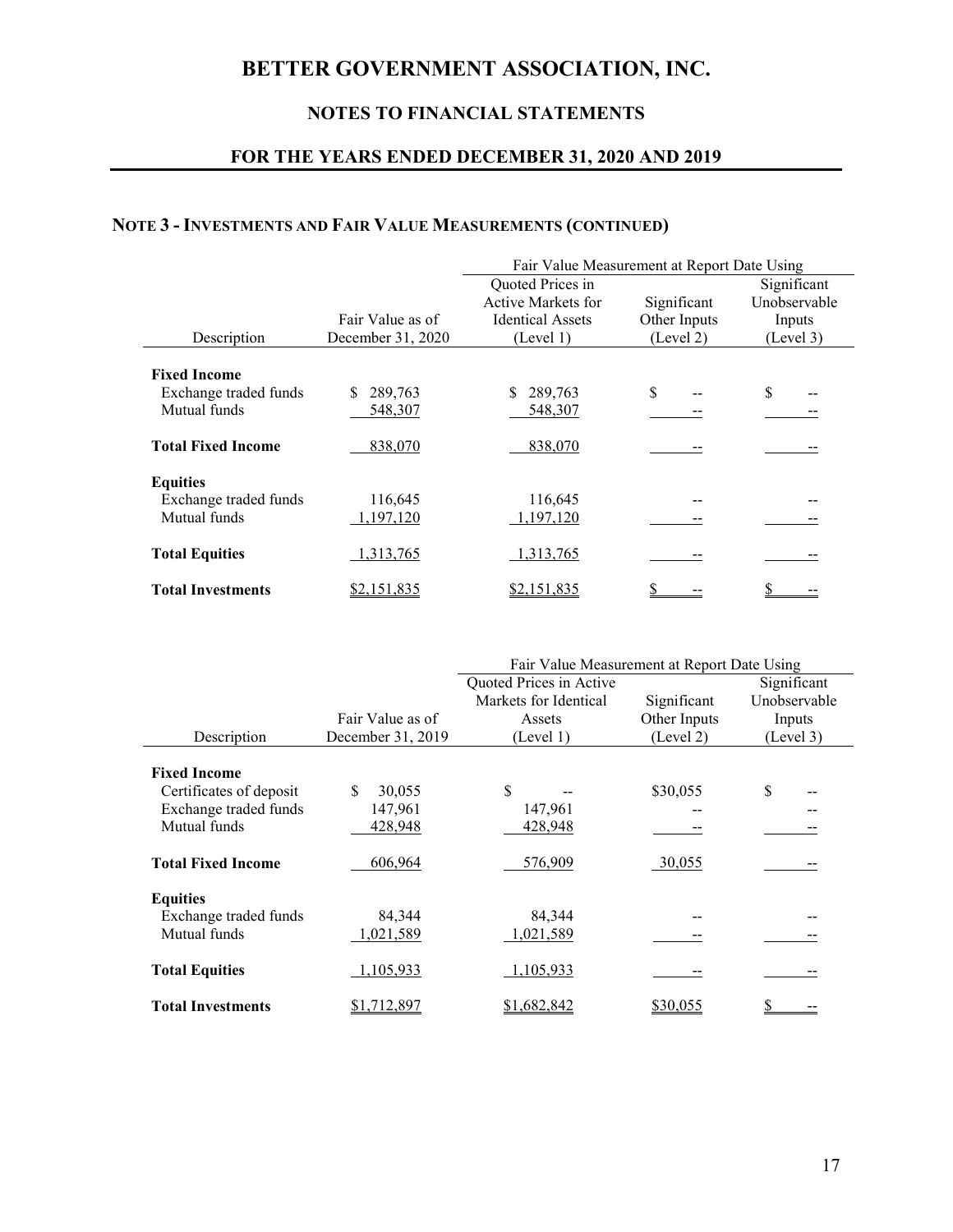## **NOTES TO FINANCIAL STATEMENTS**

## **FOR THE YEARS ENDED DECEMBER 31, 2020 AND 2019**

## **NOTE 4 - CONTRIBUTIONS IN-KIND**

The Organization received contributions in-kind at fair value in support of fundraising and general operations as follows:

|                     | Year-End December 31, |          |  |
|---------------------|-----------------------|----------|--|
| In-Kind Support     | 2020                  | 2019     |  |
| Advertising support | \$81,762              | \$68,318 |  |
| Legal expenses      |                       | 10,000   |  |
| Rent and occupancy  | --                    | 10,000   |  |
| <b>Total</b>        | \$81,762              | \$88,318 |  |

## **NOTE 5 - WEBSITE AND SOFTWARE**

The Organization has recorded various costs associated with website and software development as intangible assets. The Organization is amortizing these assets over a period of three to five years using the straight-line method. Amortization expense relating to these items was \$20,091 and \$25,581 for years ending December 31, 2020 and 2019, respectively. At December 31, 2020 and 2019, website and software consists of the following:

|                                  | 2020         | 2019         |  |
|----------------------------------|--------------|--------------|--|
| Software                         | 40,492<br>\$ | 40,492<br>\$ |  |
| Website                          | 253,605      | 253,605      |  |
| <b>Subtotal</b>                  | 294,097      | 294,097      |  |
| Less: Accumulated amortization   | (291, 374)   | (271, 288)   |  |
| <b>Website and Software, Net</b> | 2,723        | 22,809       |  |

Website and software amortization expense for the next year is as follows:

| For the Years Ending December 31, | Amount |
|-----------------------------------|--------|
| 2021                              | 2,723  |
| <b>Total</b>                      | 2723   |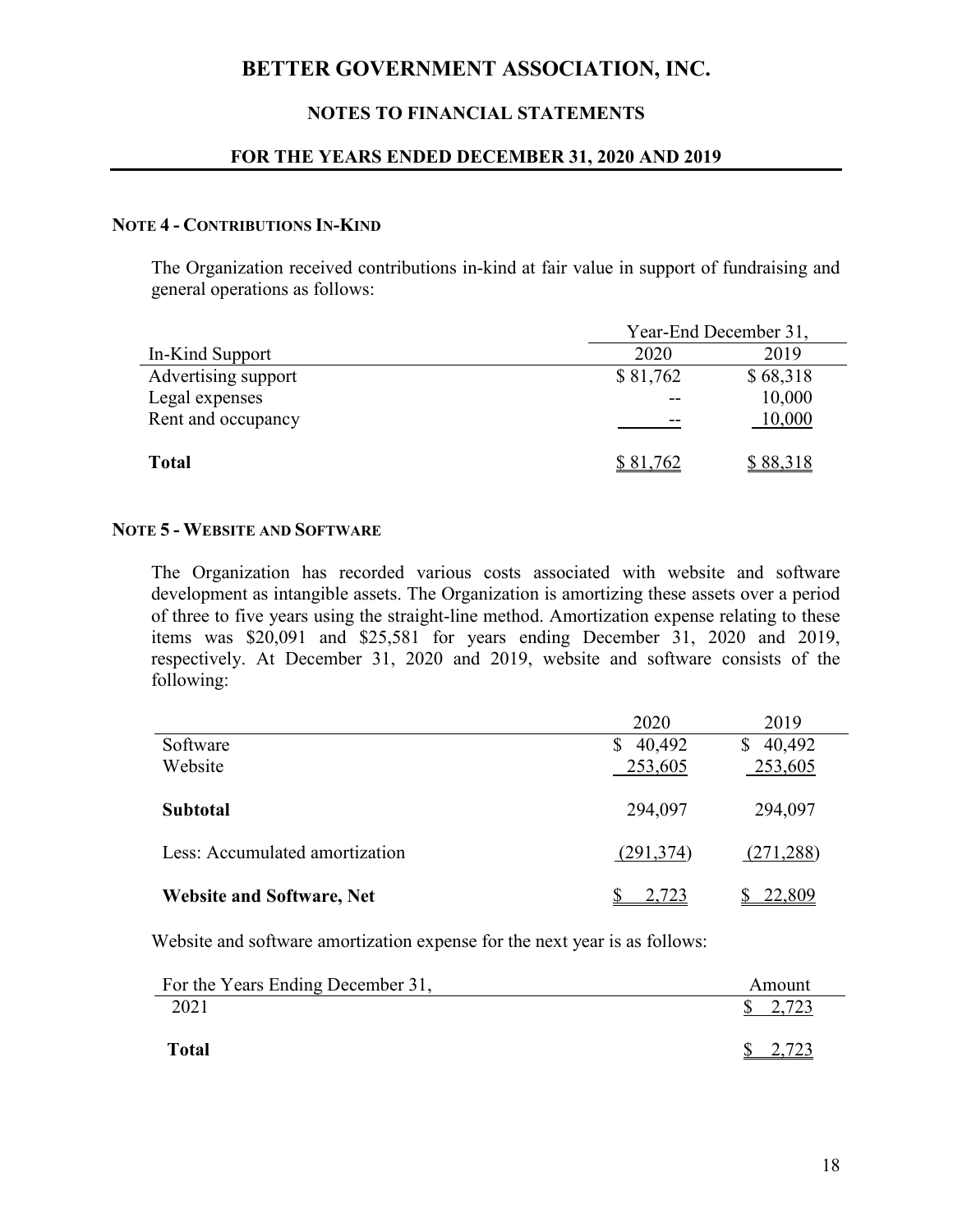## **NOTES TO FINANCIAL STATEMENTS**

### **FOR THE YEARS ENDED DECEMBER 31, 2020 AND 2019**

## **NOTE 6 - PLEDGES RECEIVABLE**

The Organization has received pledges to contribute to the Organization. These amounts are classified as within donor restricted net assets until received. Pledges receivables were \$1,261,878 and \$721,292 as of December 31, 2020 and 2019, respectively.

Pledges due in more than one year are discounted at 2.27% for the year ended December 31, 2020. The discount amortization is reflected in contributions on the statement of activities. Net pledges receivable as of December 31, 2020 were as follows:

|                                      | Amount       |
|--------------------------------------|--------------|
| Receivable in less than one year     | 875,000<br>S |
| Receivable in one to five years      | 400,000      |
|                                      |              |
| <b>Subtotal</b>                      | 1,275,000    |
|                                      |              |
| Less: Discounts to net present value | (13, 122)    |
|                                      |              |
| <b>Net Pledges Receivable</b>        | \$1,261,878  |

#### **NOTE 7 - OPERATING LEASE COMMITMENTS**

The Organization leases its office space under an operating lease agreement that expires in July 2024. The lease requires monthly base rental payments that escalate over its term in addition to the Organization's share of utilities, taxes, and common area maintenance costs. The current monthly base rent is \$9,519. The Organization records its base rents on a straight-line basis in accordance with GAAP. The difference between rents paid and straight-line rents is recorded as deferred rent expense. At December 31, 2020 and 2019, deferred rent totaled \$14,912 and \$13,125, respectively. Rent expense under this agreement exclusive of operating expenses, was \$115,809 and \$115,805 for the years ended December 31, 2020 and 2019, respectively.

The Organization entered into an operating lease agreement for a copy machine. The agreement calls for monthly rent of \$456, inclusive of a set amount of copies and a maintenance agreement, and expires on December 28, 2025.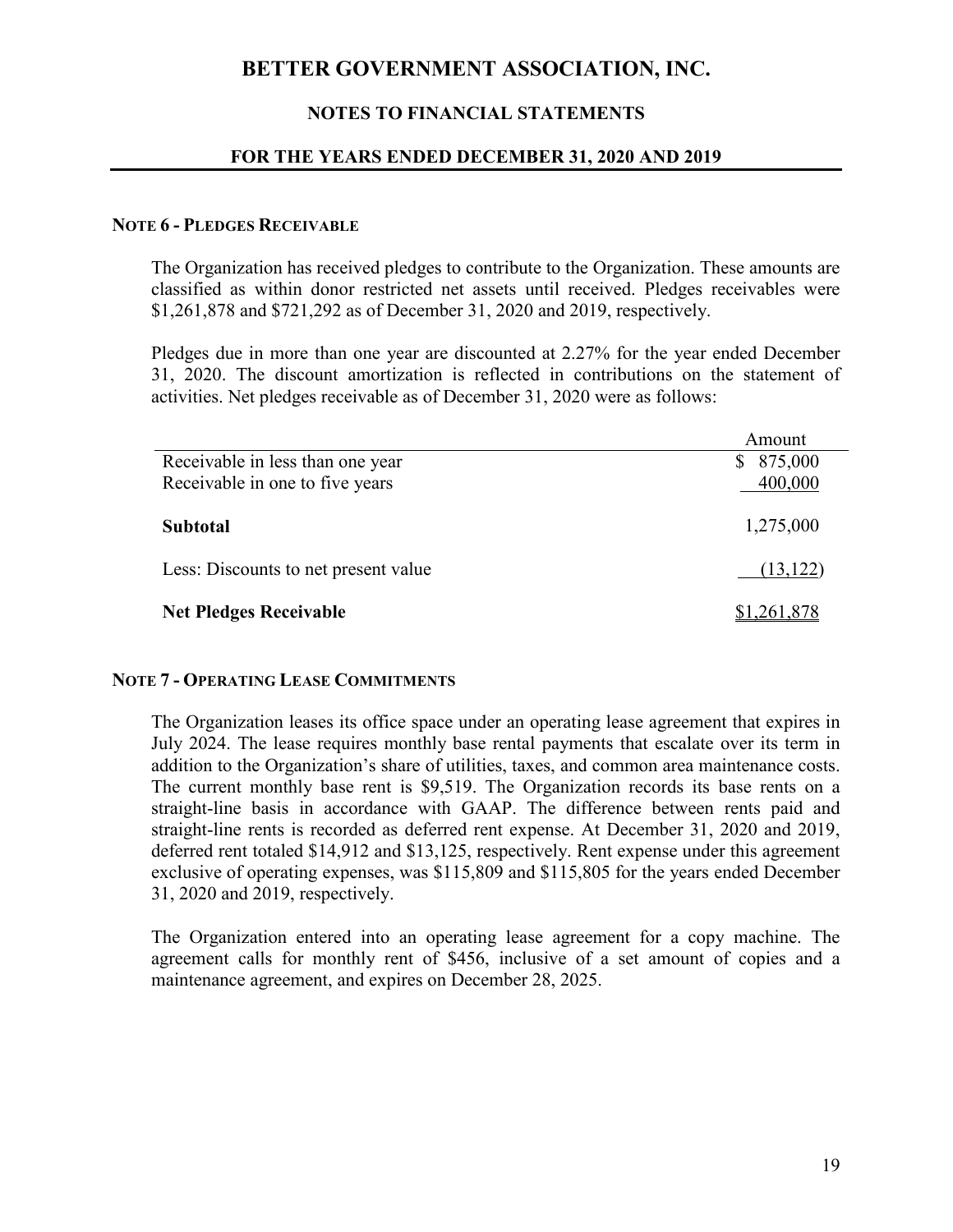## **NOTES TO FINANCIAL STATEMENTS**

#### **FOR THE YEARS ENDED DECEMBER 31, 2020 AND 2019**

## **NOTE 7 - OPERATING LEASE COMMITMENTS (CONTINUED)**

The estimated future rental obligations under these leases for the next five years are as follows:

| For the Years Ending December 31, | Amount    |
|-----------------------------------|-----------|
| 2021                              | \$122,008 |
| 2022                              | 124,583   |
| 2023                              | 127,218   |
| 2024                              | 77,968    |
| 2025                              | 5,470     |
| <b>Total</b>                      | \$457,247 |

#### **NOTE 8 - LITIGATION**

The Organization is, in the normal course of business, involved in various litigation matters. The Organization believes it will ultimately prevail in these matters, although the final outcome of these matters cannot be reasonably determined at this time. Therefore, no provision for any potential gains or losses that may arise from the resolution of these litigation matters has been reflected in these financial statements.

## **NOTE 9 - SPECIAL EVENTS**

A significant portion of the Organization's support is provided by major fundraising events. These events generally include an annual luncheon and investigative awards. The Organization has a long established history of these fundraising events and expects the events and the support received to continue. Gross revenues and expenses from these events for the years ended December 31, 2020 and 2019 are as follows:

|                                         | 2020                |                     | 2019                  |                       |                     |                        |
|-----------------------------------------|---------------------|---------------------|-----------------------|-----------------------|---------------------|------------------------|
|                                         | Revenues            | Expenses            | Net                   | Revenues              | Expenses            | Net                    |
| Event                                   |                     |                     |                       |                       |                     |                        |
| Annual Luncheon<br>Investigative Awards | \$605,133<br>21,530 | \$151,022<br>48,840 | \$454,111<br>(27,310) | \$1,193,595<br>74,848 | \$199,837<br>65,062 | 993,758<br>S.<br>9,786 |
| <b>Total</b>                            | \$626,663           | \$199,862           | \$426,801             | \$1,268,443           | \$264,899           | \$1,003,544            |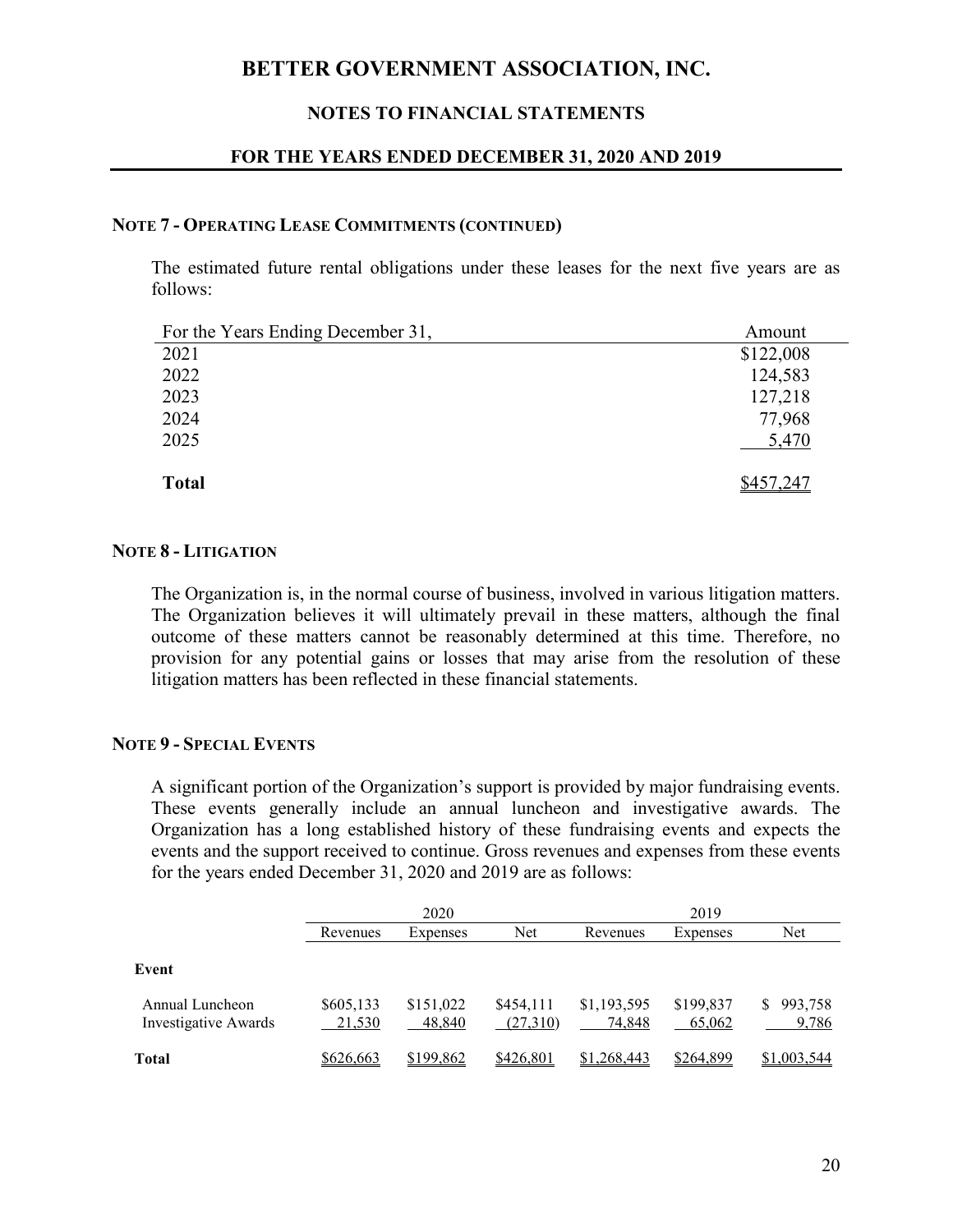## **NOTES TO FINANCIAL STATEMENTS**

#### **FOR THE YEARS ENDED DECEMBER 31, 2020 AND 2019**

## **NOTE 10 - RELATED PARTY TRANSACTIONS**

The Organization has received various monetary and sponsorship donations from members of the Board of Directors and through their efforts. Donations and sponsorships from Board members and their employers totaled \$534,360 and \$426,341 for the years ended December 31, 2020 and 2019, respectively.

#### **NOTE 11 - LIQUIDITY AND AVAILABILITY OF FINANCIAL ASSETS**

The following table reflects certain of the Organization' financial assets as of December 31, 2020 and 2019, reduced by amounts not available for general expenditure within one year. Financial assets are considered unavailable when illiquid or not convertible to cash within one year, or are classified as restricted cash, beneficial interests in perpetual trusts, and beneficial interests in charitable remainder unitrusts, long-term notes receivable and other long-term investments.

|                                                                                                                                                      | 2020        | 2019       |
|------------------------------------------------------------------------------------------------------------------------------------------------------|-------------|------------|
| Cash and cash equivalents                                                                                                                            | \$579,511   | \$762,558  |
| Investments                                                                                                                                          | 2,151,835   | 1,712,897  |
| Pledges receivable, current portion                                                                                                                  | 875,000     | 343,000    |
| <b>Financial Assets at Year-End</b>                                                                                                                  | 3,606,346   | 2,818,455  |
| Less those unavailable for general expenditure within<br>one year, due to donor restricted cash received to<br>support for events and investigations | (1,196,461) | (740, 292) |
| Financial Assets Available to Meet Cash Needs for<br><b>General Expenditures Within One Year</b>                                                     | 2.409.885   |            |

#### **NOTE 12 - RETIREMENT PLANS**

The Organization sponsors a 401(k) Plan. The Plan allows all eligible employees, as defined in the Plan, to defer a portion of their salary subject to limitations contained in the Internal Revenue Code. The Organization may also contribute a discretionary employer contribution to the Plan. The total employer contribution was \$30,328 and \$36,570 for the years ended December 31, 2020 and 2019, respectively, and is included in benefits expense on the statement of functional expenses.